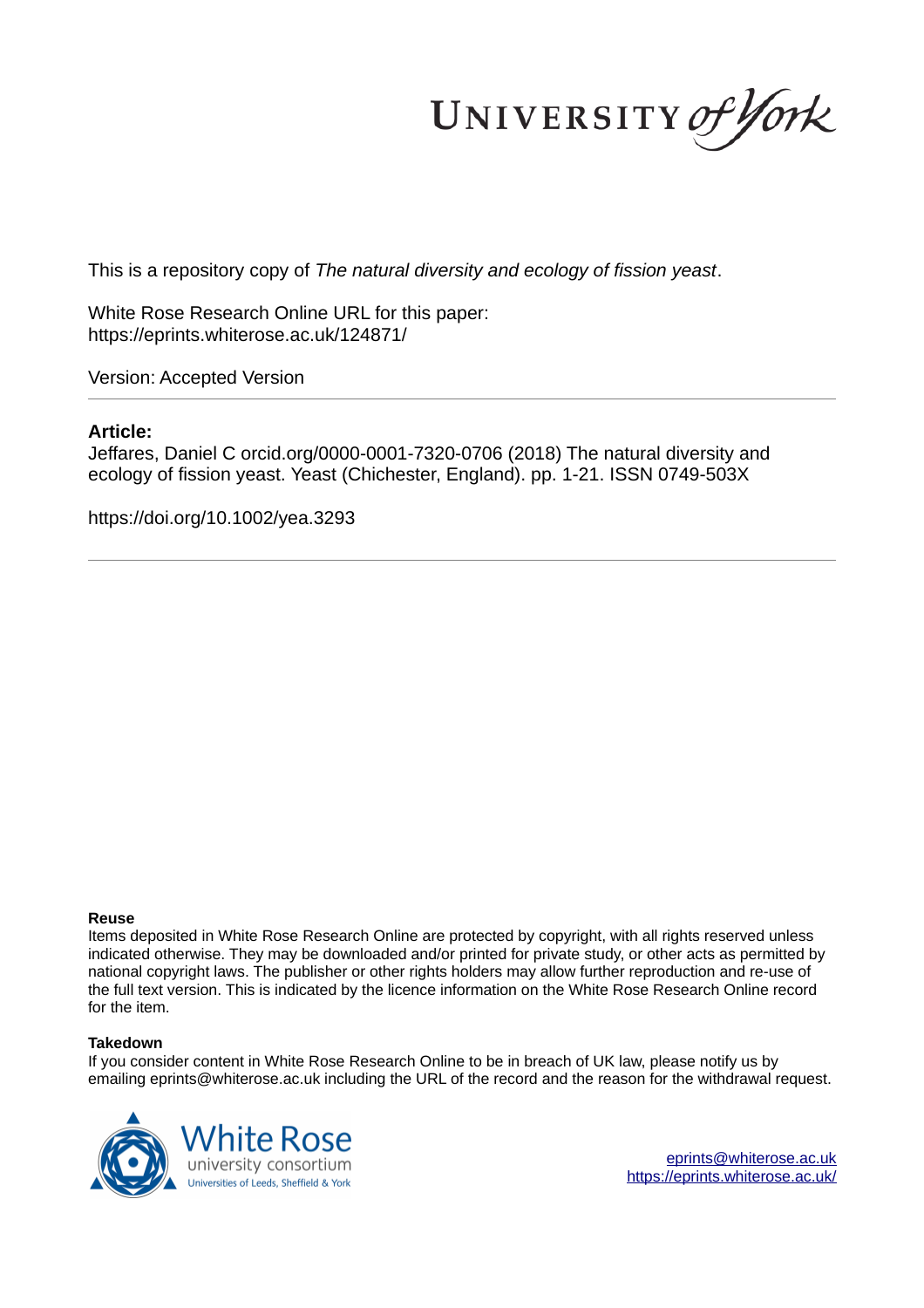- 1 **Title:** The natural diversity and ecology of fission yeast.
- 2 **Running head:** Natural fission yeast diversity and ecology
- 3
- 4 Daniel C. Jeffares
- 5 Department of Biology
- 6 University of York
- 7 Wentworth Way
- 8 York YO10 5DD
- 9 United Kingdom
- 10 Email: daniel.jeffares@york.ac.uk
- 11
- 12 Keywords: *Schizosaccharomyces*, genetic diversity, fission yeast
- 13
- 14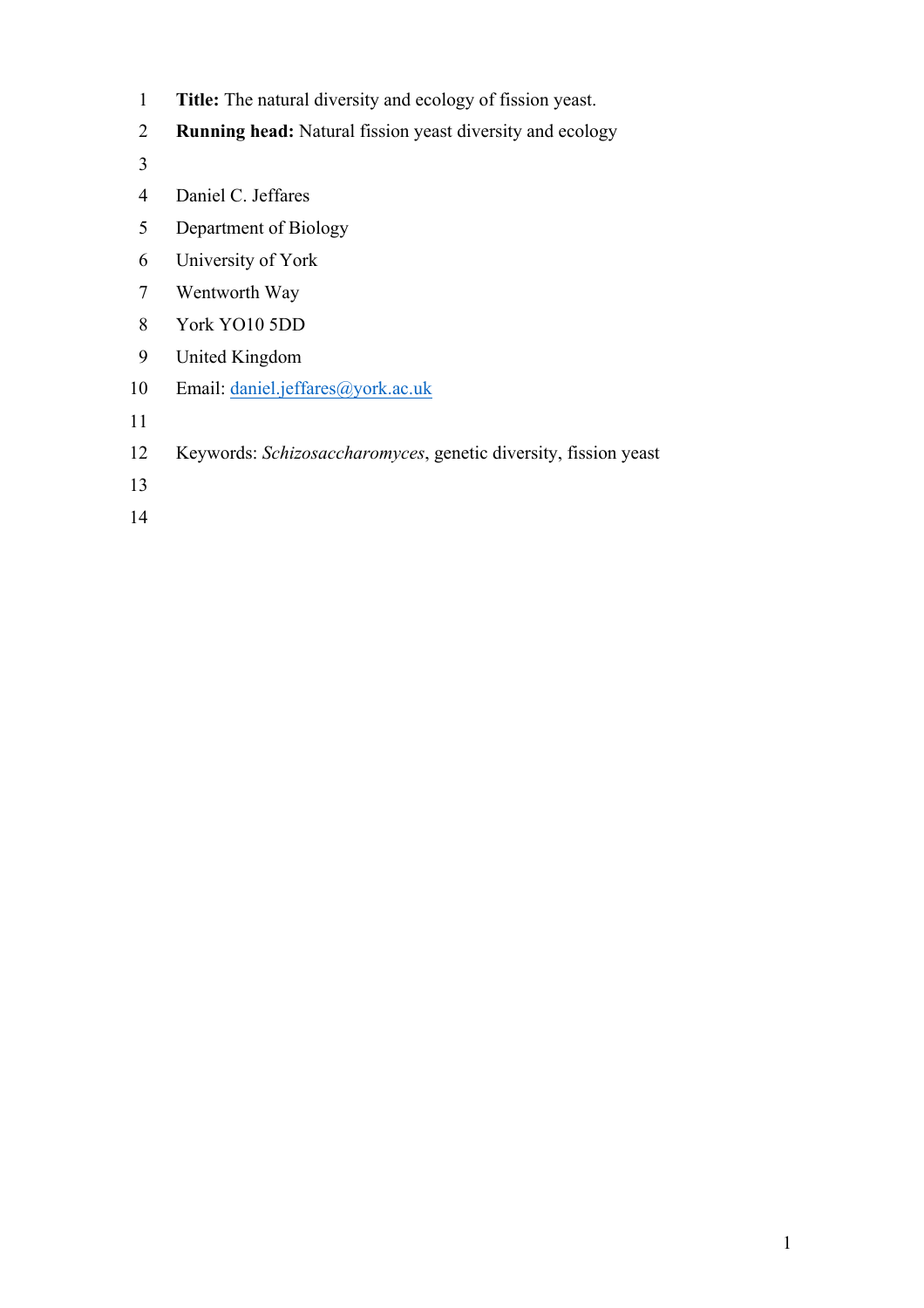# 16 **Abstract**

17 While the fission yeast is a powerful model of eukaryote biology, there have been 18 few studies of quantitative genetics, phenotypic or genetic diversity. Here I survey 19 the small collection of fission yeast diversity research. I discuss what we can infer 20 about the ecology and origins of *Schizosaccharomyces pombe* from microbiology 21 field studies and the few strains that have been collected.

22

# 23 **Introduction**

24 *Schizosaccharomyces pombe* research began in the 1940s (Fantes and Hoffman 25 2016) and is now a potent model of eukaryote biology, with a well-annotated 26 curated genome (Wood *et al.* 2002; McDowall *et al.* 2015), an extensive battery 27 of technical methods and genome-scale tools (Hoffman, Wood and Fantes 2015; 28 Hagan *et al.* 2016) and regular international meetings devoted to its study. Part of 29 the important utility of fission yeast as a model is that it contains many vertebrate 30 orthologs that are not present in budding yeast (Hoffman, Wood and Fantes 31 2015), so it provides a complement for studies of cell biology. 32 The majority of fission yeast research has used the strains described by 33 Leupold with its three mating types (Leupold 1949), and mutants derived from 34 these strains. Studies of diversity or quantitative genetics have been few and far 35 between. By contrast there is an extensive literature describing diversity and 36 quantitative genetics in the budding yeast *Saccharomyces cerevisiae* and its wild 37 relative *Saccharomyces paradoxus,* and a range of related species (Peter and 38 Schacherer 2016). These include QTL studies 39 (Swinnen, Thevelein and Nevoigt 2012; Liti and Louis 2012; Fay 2013; 40 Bloom *et al.* 2013; Märtens *et al.* 2016), genome-scale analysis of diversity (Liti 41 *et al.* 2009; Schacherer *et al.* 2009) and analysis of diversity and evolution in the 42 natural environment (Robinson, Pinharanda and Bensasson 2016; Leducq *et al.* 43 2016). In this review, I survey fission yeast diversity research, and I discuss what 44 little is known about the origins and natural ecology of this species.

45

### 46 **Defining fission yeast species**

47 Collections of *Schizoaccharomyces* strains were classified into three groups based 48 on crossing and protoplast fusion (Sipiczki *et al.* 1982), phenotypic characters 49 (Bridge and May 1984), DNA optical reassociation and physiological characters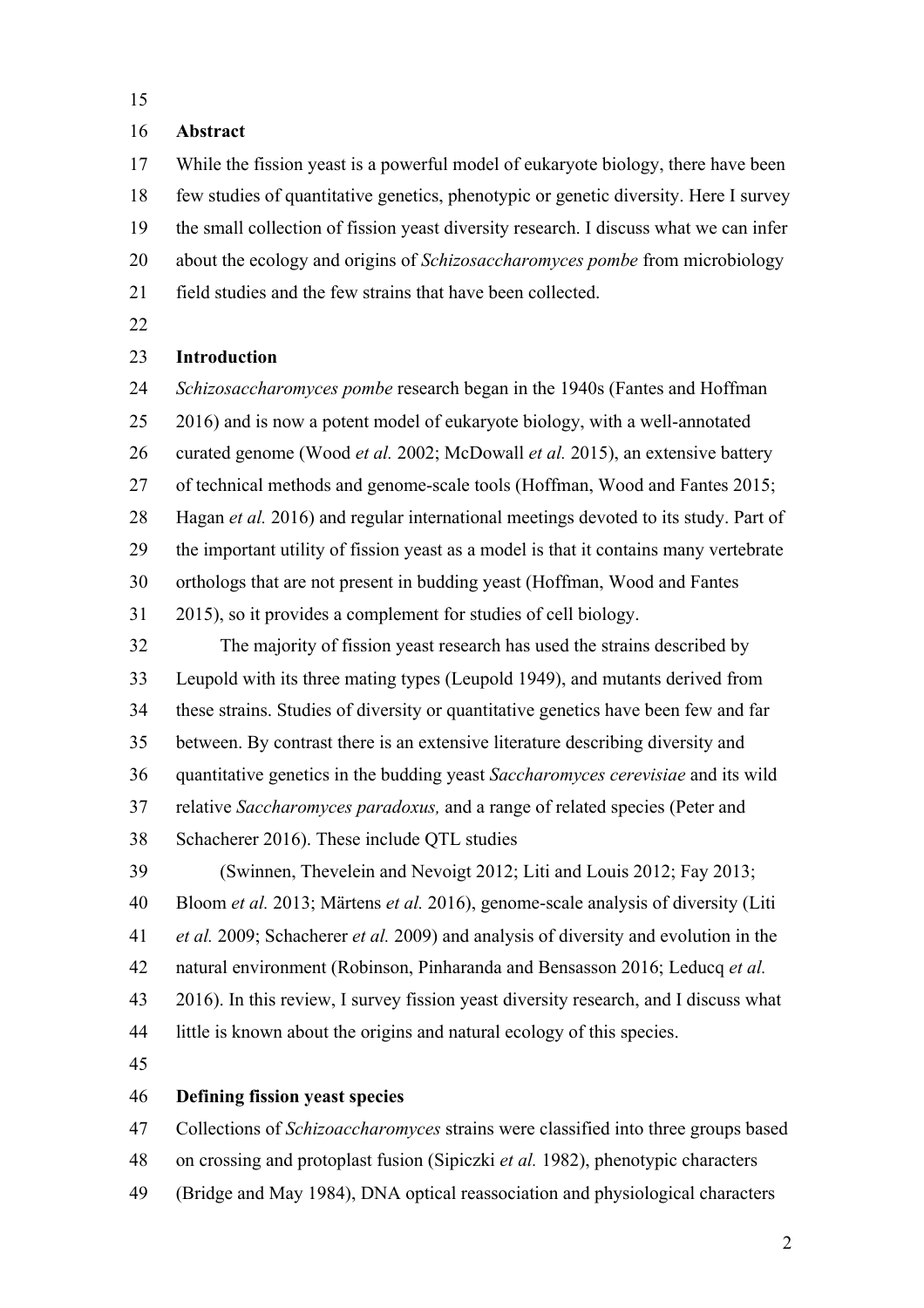50 (Vaughan Martini 1991), simplifying the rather complex list of potential 'species' 51 into three (*Schizoaccharomyces pombe*, *S. japonicus*, *S. octosporus*)*.*  52 *Schizosaccharomyces cryophilus* was identified much later as a contaminant of a 53 *S. octosporus* strain (CBS7191) from Denmark, and the species description was 54 accompanied by a draft genome (Helston *et al.* 2010). 55 The genomes and transcriptomes of *S. japonicus*, *S. octosporus* and an 56 improved *S. cryophilus* genome were described in 2011, showing that the 57 *Schizosaccharomyces* genus is as divergent on the protein level as the human-58 amphioxus divergence (~55% amino acid identity) (Rhind *et al.* 2011). This 59 analysis described the conservation of orthologous groups, conservation of 60 transcription, the evolution of mating type regions and transposons. It also 61 features the first sequencing of a non-reference strain of *S. pombe*, concluding that 62 the within-species diversity was  $\leq 1\%$  (confirmed later with studies of more 63 strains (Fawcett *et al.* 2014; Jeffares *et al.* 2015)). The current clade of only four 64 highly divergent fission yeast species is a limitation for evolutionary studies, since 65 evolutionary constraints can be estimated only inaccurately, and non-coding sites 66 that are in general subject to weaker purifying selection tend to be saturated 67 (Rhind *et al.* 2011). None of the *Schizosaccharomyces* species is sufficiently 68 closely related to *S. pombe* to reliably determine ancestral nucleotide states. 69

# 70 **Early (pre-genome sequence) diversity studies**

71 An early field study of this species was conducted by Florenzano *et al.*, who 72 showed that *S. pombe* was frequently present on grapes in Sicilian vineyards 73 (Florenzano, Balloni and Materassi 1977). Phenotypic characterization began with 74 analysis of xerotolerance (resistance to high solute concentrations) in 27 *S. pombe* 75 strains (Ganthala, Marshall and May 1994). One the first genetic analysis of 76 diversity within *S. pombe* described the intron content of mitochondrial genomes 77 in 26 strains, showing presence/absence polymorphisms in group I and group II 78 introns (Zimmer *et al.* 1987). Interestingly, there appears to be no intron presence 79 polymorphisms in the nuclear genomes of sequenced strains (Mourier & Jeffares, 80 unpublished analyses), though on the longer scale fission yeasts have certainly 81 undergone intron gain and loss (Mourier and Jeffares 2003; Jeffares, Mourier and 82 Penny 2006; Rhind *et al.* 2011).

83 In a prelude to genome-scale analyses, three studies began to explore 84 genetic and phenotypic diversity on a larger scale. Gomes *et al.,* collected 27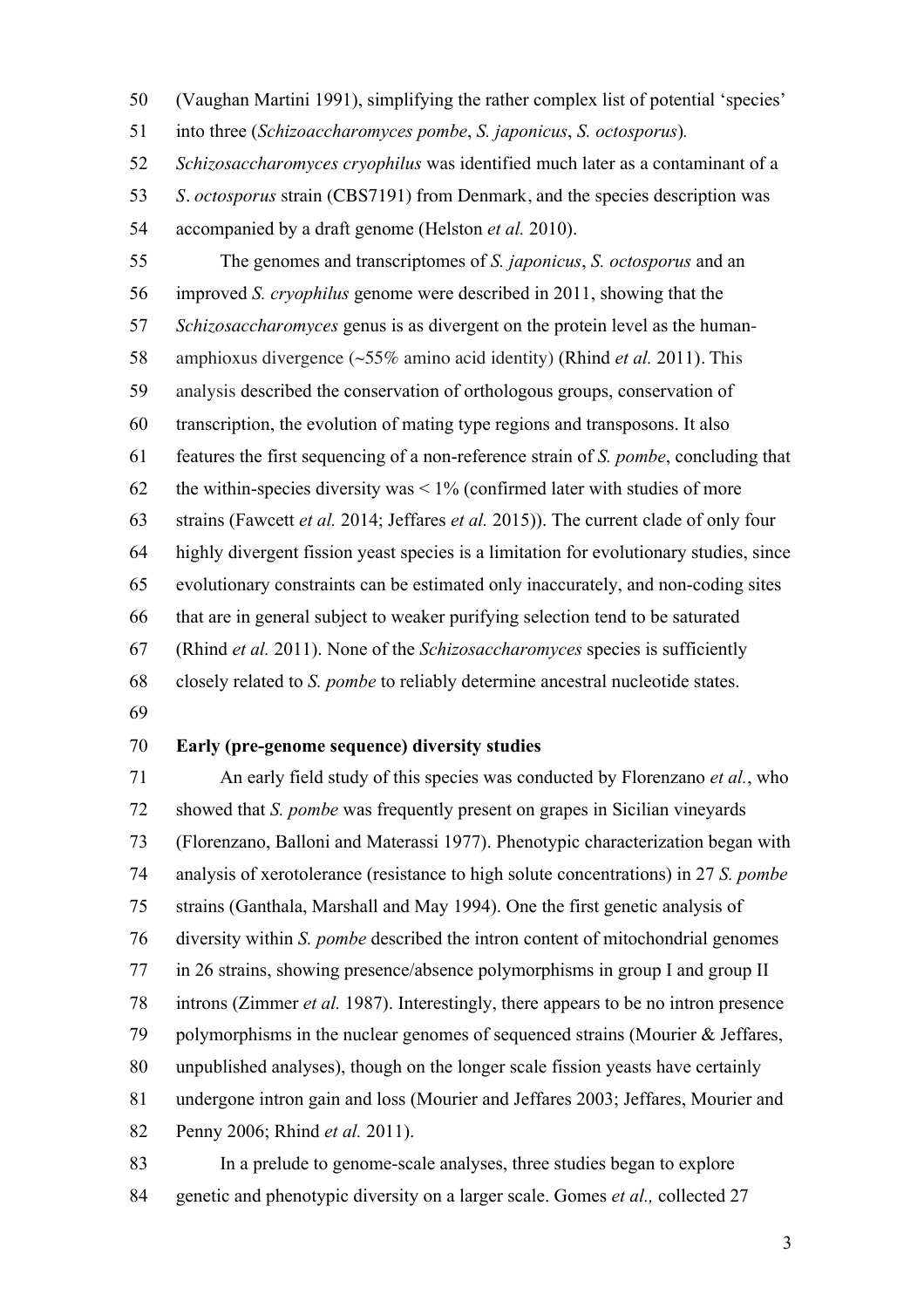85 strains from seven Brazilian cachaça distilleries, and characterised osmotolerance, 86 trehalose accumulation and ethanol tolerance, showing that these strains could 87 grow in 50% glucose and 10% ethanol (Gomes *et al.* 2002). They also explored 88 population structure using RAPD-PCR (random amplified polymorphic DNA 89 PCR), demonstrating local population structure in Brazilian cachaça strains. 90 RAPD-PCR was a useful method to characterise diversity prior to next generation 91 sequencing, but the development of 26 primers for microsatellite PCR now 92 provide a simple method to genotype strain collections (Patch and Aves 2007). 93 Brown *et al.* assembled 81 natural isolates of *S. pombe* including samples from all 94 continents (except Antarctica), and measured a large assembly of phenotypic 95 characters, including growth parameters in 42 liquid media and cell length (Brown 96 *et al.* 2011). This analysis also described diversity at three locations, and 97 estimated that the global effective population size of this species is  $10<sup>r</sup>$  (a figure 98 that remained after genome-wide analysis (Farlow *et al.* 2015)). Most 99 interestingly, this work described extensive karyotype diversity within this 100 collection, including reciprocal translocations, duplications and inversions, 101 showing that the ribosomal repeats were located on different chromosome ends in 102 different strains.

103

### 104 **Genome-wide sequence analyses**

105 The creation and analysis of the only fission yeast recombinant strain library 106 was published in 2014 (Clément-Ziza *et al.* 2014). This study used a two-parent 107 segregant panel and described expression QTLS (eQTLs) from both protein-108 coding and non-coding transcripts, during growth and stress conditions. 109 Interestingly this study discovered a larger proportion of associations between 110 genetic variants and non-coding transcripts than coding transcripts. The most 111 significant variant, that affected 44% of eQTL associations and growth rate, was a 112 frameshift in the *swc5* gene - part of a complex that affects histone deposition. 113 Detailed analysis showed that this frameshift caused increased antisense 114 transcription and decreased sense transcription, providing an example of the 115 molecular events that influenced a complex trait such as growth. Further analyses 116 of segregant panels are in progress, describing positive selection and the genetic 117 control of RNA and protein levels (Clément-Ziza, pers. comm.). 118 An analysis of segregant pool based mapping (bulk segregant analysis) from 119 a two-parent cross showed that this method was feasible in fission yeast (Hu, Suo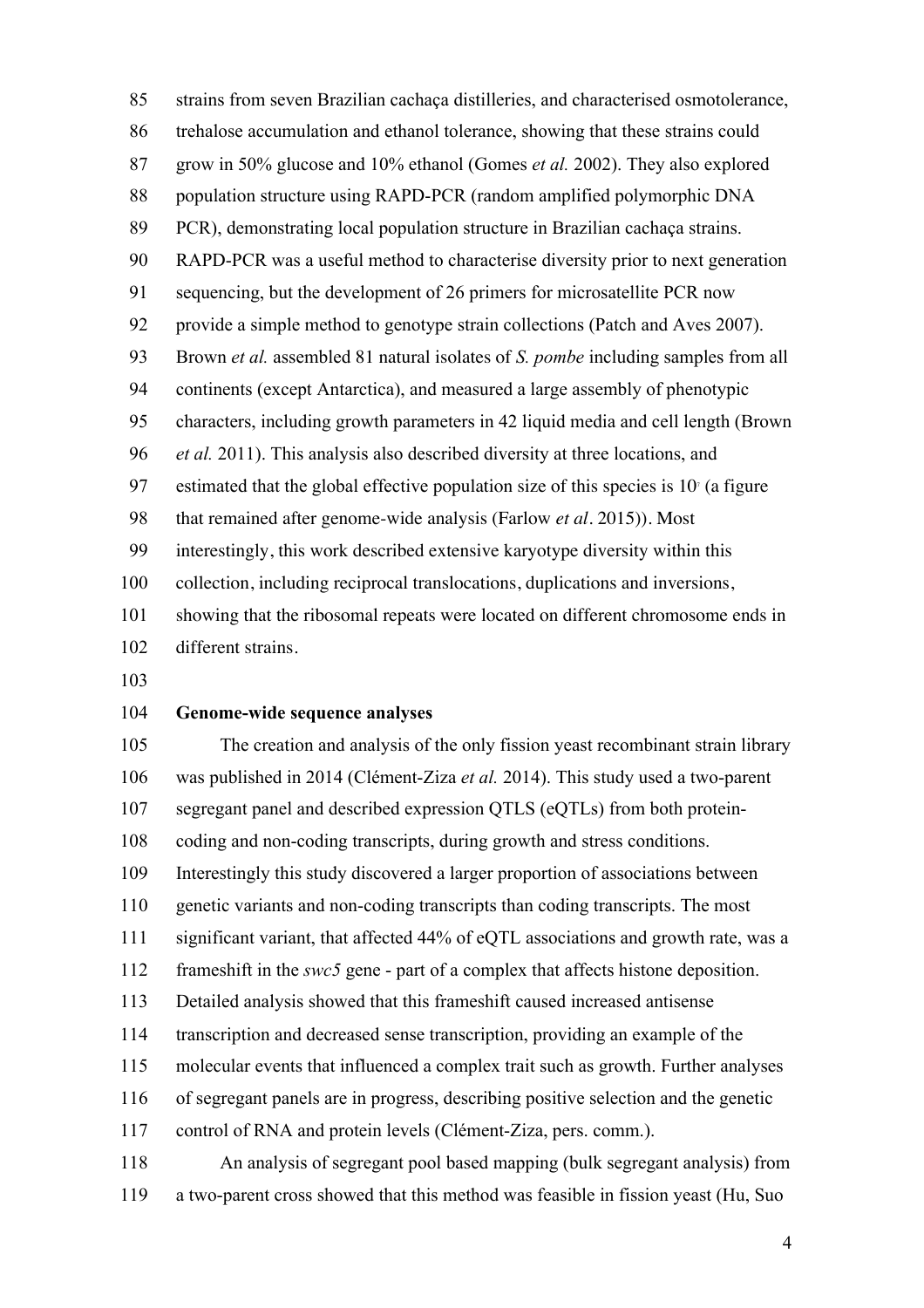120 and Du 2015). Hu *et al.* localised the probable causal allele of maltose deficiency 121 by sequencing pools grown with and without maltose. The analysis was 122 complicated by an inversion in the reference strain, but few other wild strains 123 (Jeffares *et al.* 2017), which reduces the local recombination rate (Clément-Ziza *et*  124 *al.* 2014).

125 Two genome-wide analyses of genetic diversity in *S. pombe* were published 126 soon afterwards (Fawcett *et al.* 2014; Jeffares *et al.* 2015). Both analyses 127 described recombination rate and population structure, and showed that exons, 128 UTRs and introns were the main targets of purifying selection. Estimates of diversity (π) were ~3 × 10<sup>-3</sup> (pairwise comparison have an average of 3 SNPs/kb), 130 slightly higher than the budding yeast *Saccharomyces cerevisiae* (1x 10<sup>-3</sup>) (Liti *et* 131 *al.* 2009). From the genetic diversity and mutation rates, the effective population 132 size of *S. pombe* has been estimated to be 12 million, on a similar scale to budding 133 yeast (3 million) (Farlow *et al.* 2015).

134 The analysis of Fawcett *et al.* (32 strains) described some unusual patterns 135 of diversity that were likely due to soft selective sweeps, and either balancing 136 selection or introgression from some unknown fission yeast outgroup (Fawcett *et*  137 *al.* 2014). Jeffares *et al.* (161 strains) described transposon insertions and included 138 analysis of quantitative traits, their heritability and quantitative genetics using the 139 genome-wide association study (GWAS) approach (Jeffares *et al.* 2015). This 140 study located 1,400 variants that were significantly associated with traits despite 141 the very small sample size, showing that the combination of simple tractable 142 genetics with the capability to measure traits accurately with abundant repeat 143 measurements in well-controlled environments, is a powerful combination. 144 Further analysis with the same strain collection described structural variants 145 showing that they are both transient and contribute considerably to quantitative 146 traits and reproductive isolation (Jeffares *et al.* 2017). Interestingly the variance in 147 wine-making traits, such as malic acid accumulation and glucose/fructose 148 ultilisation (Benito *et al.* 2016), appeared to be caused entirely by structural 149 variants. 150 Two genome-scale analyses of the mutation rate estimated the point

151 mutation rate to be  $1.7 \times 10^{-10}$  (or  $2.0 \times 10^{-10}$ ) per base per generation (Farlow *et* 152 *al.* 2015; Behringer and Hall 2015), very similar to estimates for the budding 153 veast *Saccharomyces cerevisiae* (estimates at 3 and 1.67 x 10<sup>-10</sup>) (Lynch *et al.*) 154 2008; Zhu *et al.* 2014). Both studies noted a strong bias towards small insertions,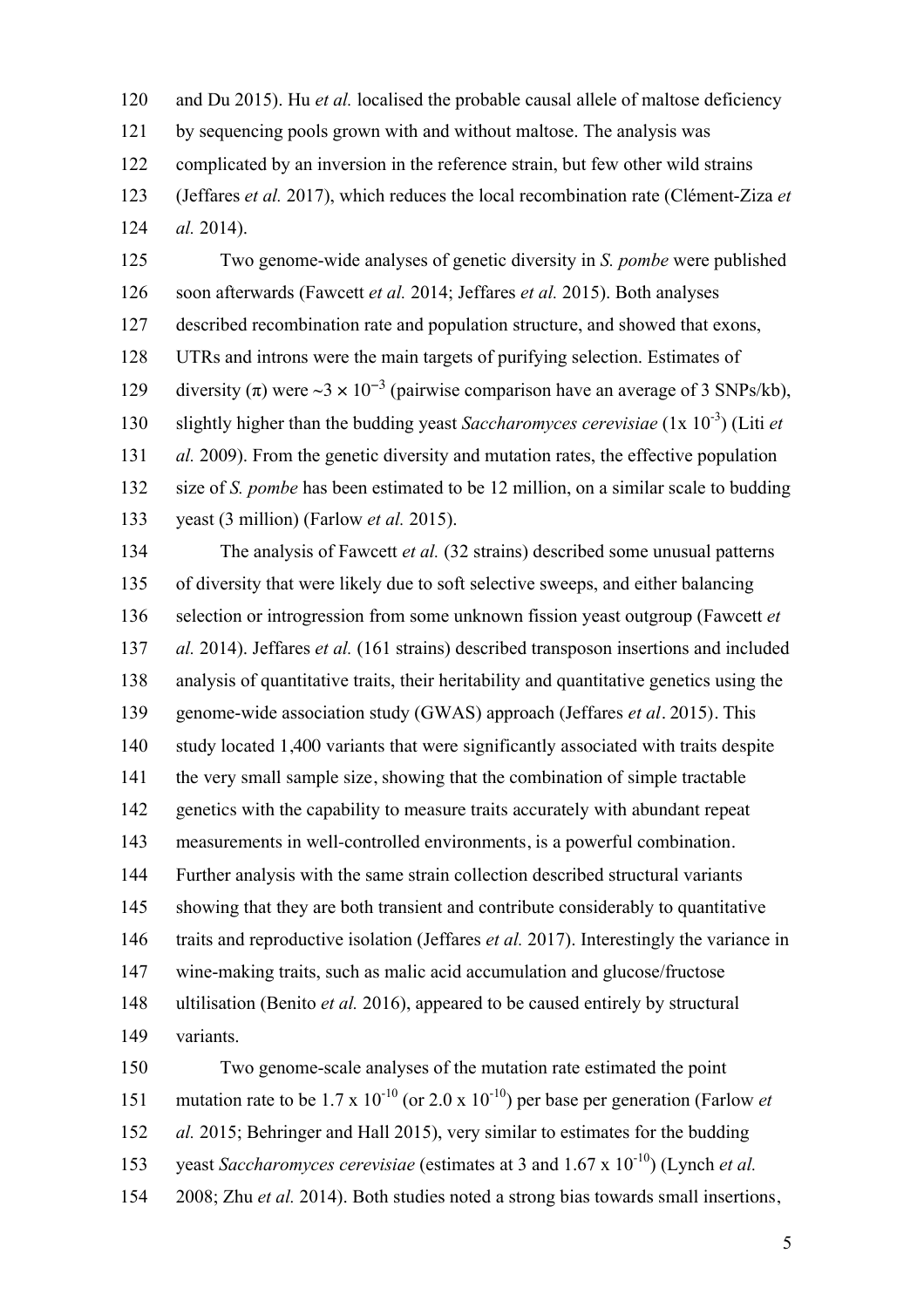155 over deletions, which occur primarily in the non-protein regions of the genome, a

156 pattern that is retained in natural genetic diversity (Jeffares *et al.* 2015).

157

### 158 **Reproductive isolation**

159 One topic that has received particular attention is the study of mating types 160 and reproductive isolation. Since the outset of fission yeast research, it was clear homothallic strains could mutate to more or less stable heterothallic genotypes  $(h<sup>+</sup>)$ 161 162 or h<sup>-</sup>) (Leupold 1949). Natural isolates also vary genetically at mating type 163 regions and in their mating behavior, with some strains mutating more frequently 164 from h<sup>+</sup> to h<sup>-</sup> and vice versa (Schlake and Gutz 1993). In an interesting 165 demonstration that reproductive isolation could evolve via pre-zygotic 166 mechanisms, Sieke *et al.* created three novel reproductive groups with different 167 pheromone-receptor pairs (Seike, Nakamura and Shimoda 2015). Given these 168 changes it is likely that pre-zygotic reproductive isolation occurs within some 169 populations.

170 Several studies described the low spore viability that results from many 171 inter-strain matings (Kondrat'eva and Naumov 2001; Teresa Avelar *et al.* 2013; 172 Zanders *et al.* 2014; Naumov and Kondratieva 2015; Jeffares *et al.* 2015). 173 Viability ranges from pairs showing < 1% viable offspring to strains with 90% 174 viable, similar a range observed for *species* of budding yeast with that have much 175 higher genetic divergence than fission yeast strains (Liti, Barton and Louis 2006), 176 consistent with *S. pombe* strains being 'on the verge of speciation' (Naumov and 177 Kondratieva 2015) (**Figure 1A**). Some homothallic strains are also ineffective at 178 mating with their own genotype (Kondrat'eva and Naumov 2001; Jeffares *et al.* 179 2015).

180 Since most crosses do produce mating bodies and asci (Xavi Marsellach, 181 pers. comm.), the isolation is generally post-zygotic (intrinsic reproductive 182 isolation). The accumulation of genetic factors that reduce mating success 183 withinin these relatively closely related strains is probably due to the low 184 frequency of outbreeding in fission yeast. Based on the decay in linkage between 185 wild isolates Farlow *et al.* estimated that *S. pombe* mate with a genetically 186 dissimilar individual on average every 800,000 generations (Farlow *et al.* 2015), 187 far less frequently than the estimates 50,000 generation for *S. cerevisiae* (Ruderfer 188 *et al.* 2006). Given this frequency of, it is not surprising that the existing strains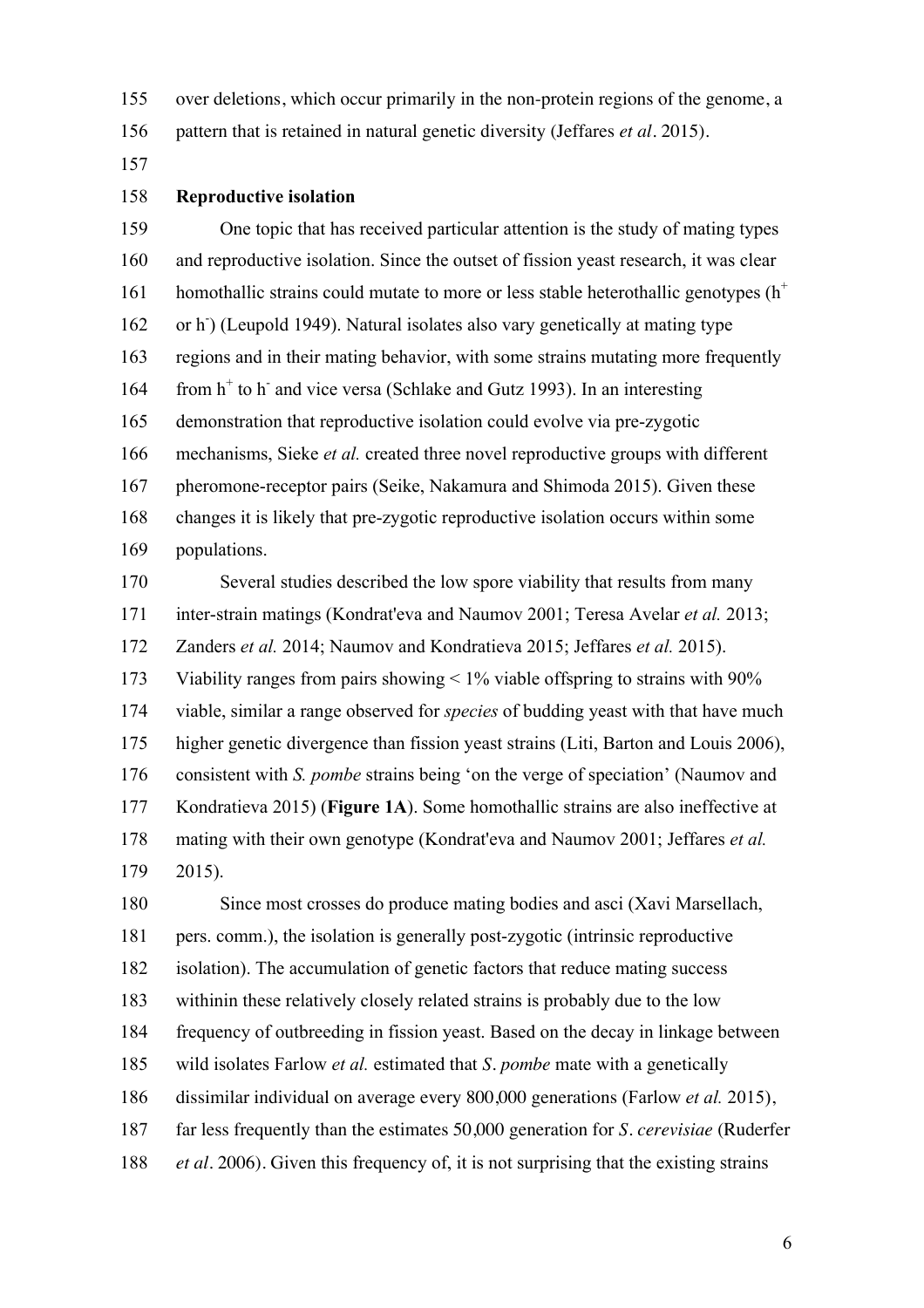189 have accumulated genetic factors that preclude interbreeding in the ~2300 years 190 since these strains have drifted apart (Jeffares *et al.* 2015).

191 There are at least three (non-exclusive) genetic causes for the reproductive 192 isolation of fission yeasts. Spore killing (meiotic drive), has been proposed to be a 193 mechanism (Kondrat'eva and Naumov 2001; Zanders *et al.* 2014; Naumov and 194 Kondratieva 2015). Many of the crosses analysed by Kondratieva *et al.* from 195 genetically divergent strains and produced strong deviations from expected 196 Mendelian ratios (Kondrat'eva and Naumov 2001; Naumov, Kondratieva and 197 Naumova 2015) (Figure 1B), while the analyses of Zanders *et al.* concluded that 198 there were meiotic drive elements on all three chromosomes (Zanders *et al.* 2014). 199 Two recent analyses have demonstrated that members of the *wtf* gene 200 family mediate drive with a spore killer-antidote system (Hu *et al.* 2017; Nuckolls 201 *et al.* 2017). Hu *et al.* demonstrate that *wtf9* and *wtf27* genes from the non-202 reference strain (CBS5557/JB4) drive segregation distortion in when mated to the 203 reference strain, that this drive is independent of genomic location. Nuckolls *et al.* 204 show that *wtf4* promotes distortion in crosses between the reference strain and the 205 kombucha strain (SPK1820/YFS276/JB1180, as initially sequenced by the Broad 206 Institute (Rhind *et al.* 2011)). Other strains analysed by Kondratieva *et al.* also 207 show very biased segregation (Figure 1B).

208 Collectively, these analyses show that the spore killer (or poison) and 209 antidote functions can be separated by mutations. In the natural state, there are 210 two transcripts that mediate killer/antidote functions (Nuckolls *et al.* 2017). While 211 the killer protein variant is distributed in all four spores of the asci, the antidote 212 remains only within cells with the relevant *wtf* genotype. Since *wtf* genes encode 213 membrane-spanning domains they may travel between asci. The genetics of the 214 poison-antidote systems are complex, in that there are multiple *wtf* genes in 215 different strains that have degenerated to contain the poison and antidote 216 functions, antidote only, or no function. Both analyses show that *wtf* genes are 217 particularly genetically diverse (Figure 1C). However, they do not show an excess 218 of high Tajima's D values (Tajima 1989)(Figure 1C), a genetic diversity 219 parameter which is one of the expected signatures of balancing selection. 220 Reproductive isolation may also be the result of the aneuploidy that occurs 221 when parents differ in chromosomal inversions and translocations. For example, 222 engineered inversions and translocations reduce spore viability by ~40% (Teresa

223 Avelar *et al.* 2013). *S. pombe* strains do have extensive karyotype differences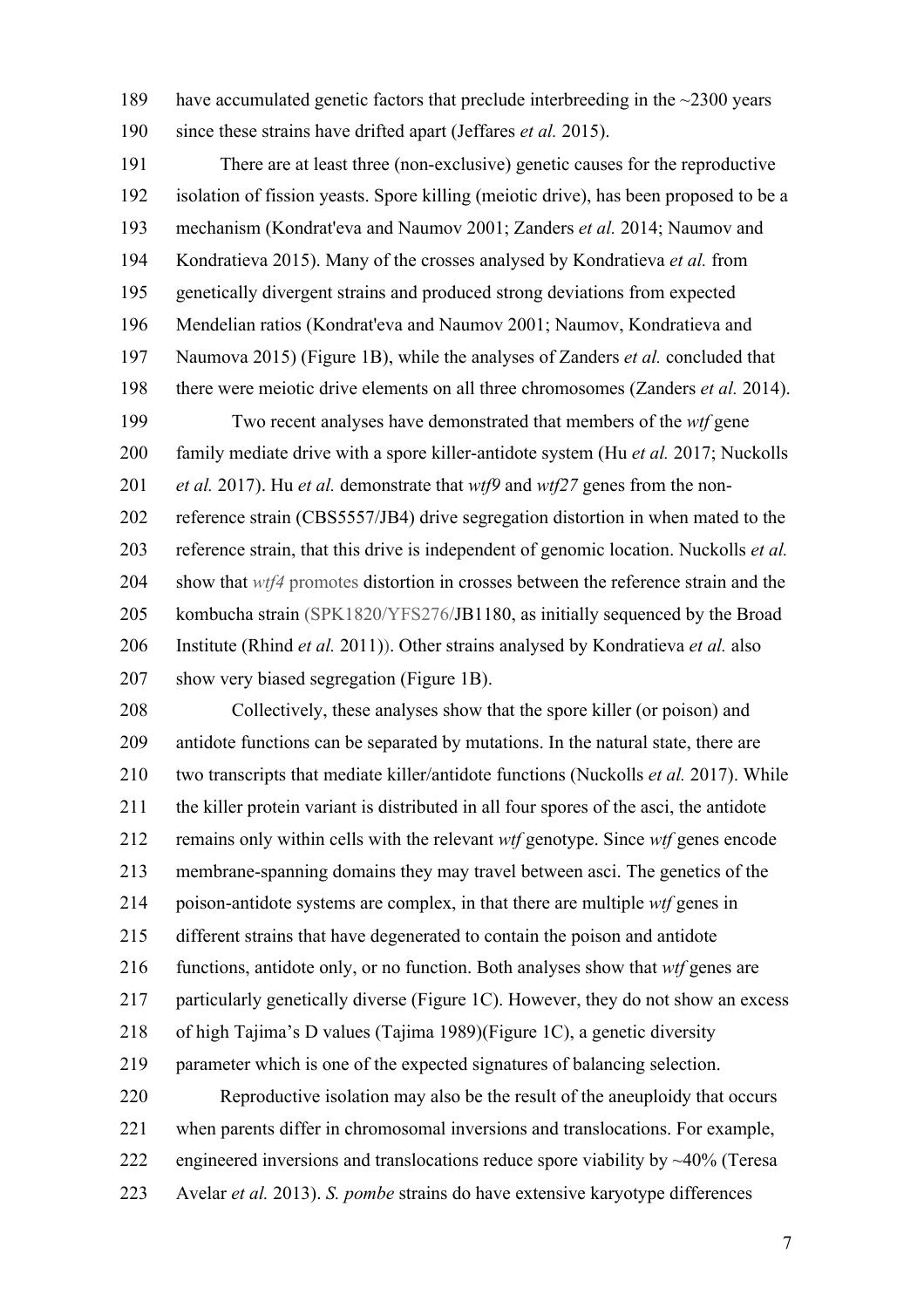224 (Brown *et al.* 2011; Naumov, Kondratieva and Naumova 2015; Jeffares *et al.* 225 2017), including a strain that maintains four (rather than the usual three) 226 chromosomes (Brown *et al.* 2014). There is a significant association between 227 viability and the SV-distance between parents (Jeffares *et al.* 2017), though 228 viability declines at less than 40% viability per variant. This is probably because 229 natural structural variants are biased to chromosome ends that do not contain 230 essential genes (Jeffares *et al.* 2015), due to selection for those that do not cause 231 lethal aneuploidies. Structural variants may also contribute to drive (Zanders *et al.* 232 2014).

233 Formally, reproductive isolation may also be due to Bateson-Dobzhansky-234 Muller interactions (BDMIs) or any of the other genetic mechanisms of negative 235 epistasis (Nei and Nozawa 2011). However segregation data from random spores 236 (Kondrat'eva and Naumov 2001; Naumov and Kondratieva 2015) and dissected 237 tetrads is inconsistent with simple two-locus BDMIs, which are expected to 238 produce small deviations from expected segregation patterns (even when the 239 affected alleles were strongly linked to markers) (Hou and Schacherer 2016). 240 Ultimately meiotic drive, epistasis and structural variants may have interacting 241 effects on viability, since locally adapted haplotypes are predicted to develop 242 within areas of reduced recombination (Kirkpatrick and Barton 2006). 243 With all these studies of population genetics (reproductive isolation, 244 divergence dating, diversity measures, population size *etc.*) the analyses are based 245 on a small collection of strains that are a worldwide sample of mostly human 246 commensals (see below), so conclusions may not represent natural populations. 247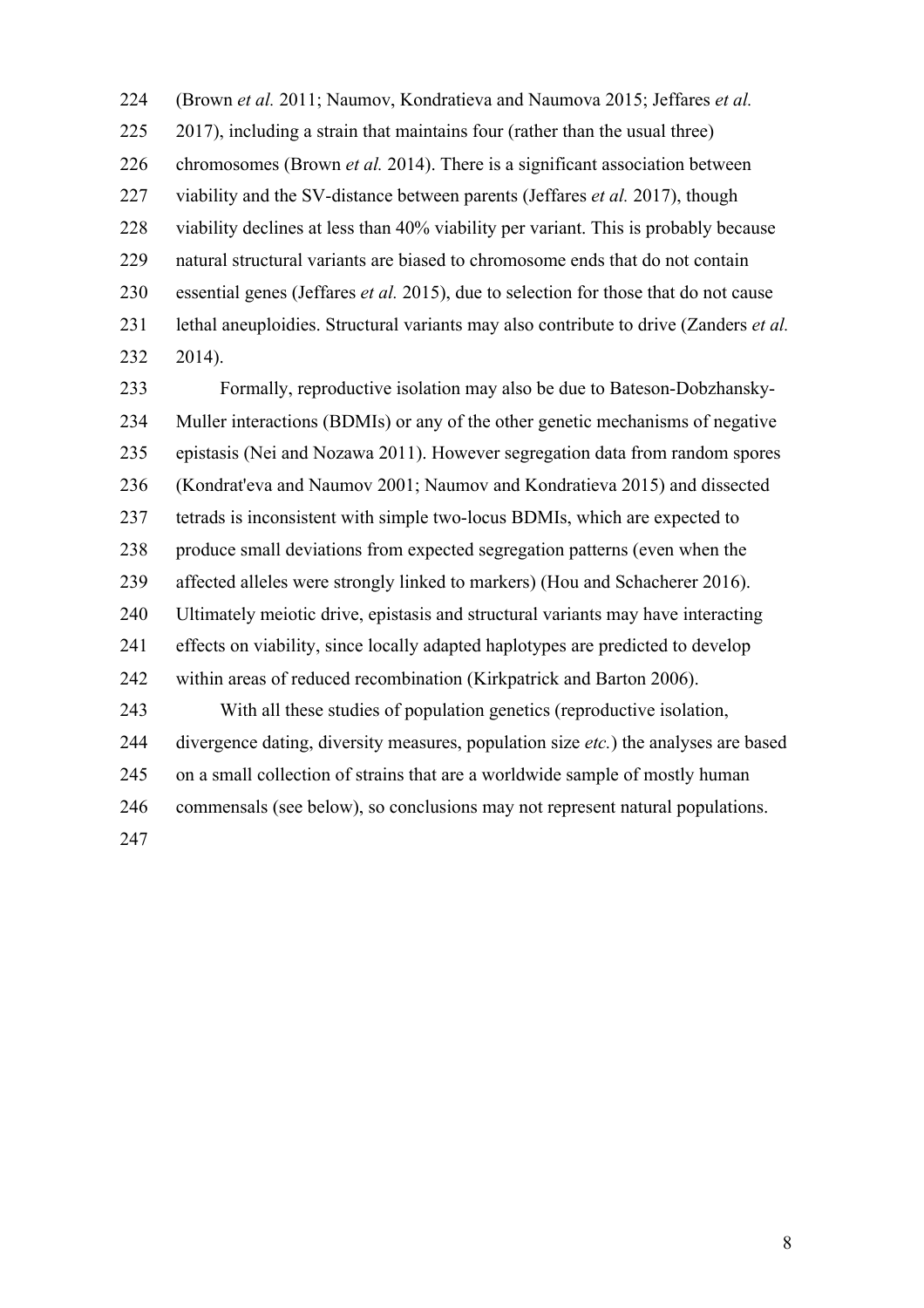

- 249
- 

### 250 **Figure 1. Intrinsic reproductive isolation in** *S. pombe.*

251 **A)** Random spore viability from three studies shows a decline in spore survival 252 with genetic distance (SNP distance) between parents. The size of circles indicates 253 the lowest self-mating viability of parents. Data from (Kondrat'eva and Naumov 254 2001; Teresa Avelar *et al.* 2013; Jeffares *et al.* 2015). Crosses involving the strain 255 CBS5680 (as in part B) are indicated with cross hairs. The range of genetic 256 differences that have highly variable effects on viability (10,000 – 30,000 SNPs) 257 is indicated with vertical dashed lines. The outlier at top right is JB848/CBS10475 258 (Brazil) x JB870/CBS10499 (South Africa), which appears to be real (Xavier 259 Marsellach, pers. comm.). **B)** segregation of control markers in random spore 260 analysis show strong deviations from the expected 1:1:1:1 ratio, data from 261 (Kondrat'eva and Naumov 2001). For one strain (CBS5680/JB873, from Poland) 262 we show the counts of control markers (aB and Ab are parental types, AB, ab are 263 recombinants, see Kondrateva *et al.* for details). Segregation counts whose  $\chi^2$  test 264 P-values were < 0.05 are plotted with red bars. Plot text shows the parents of the 265 cross, the random spore viability (RSV) and the  $\chi^2$  test P-value (CHISQ.P). 266 **C)** *wtf* genes have high pairwise diversity within strains compared to all other 267 transmembrane domain containing and non-TM genes ( $\pi$ , left panel), high 268 numbers of segregating sites  $(\theta)$ , middle panel), but are not outliers for Tajima's D 269 (which is calculated from the ratio of the two, D, right panel). Plots show diversity 270 estimators from 57 strains, red circle indicate individual values for *wtf* genes.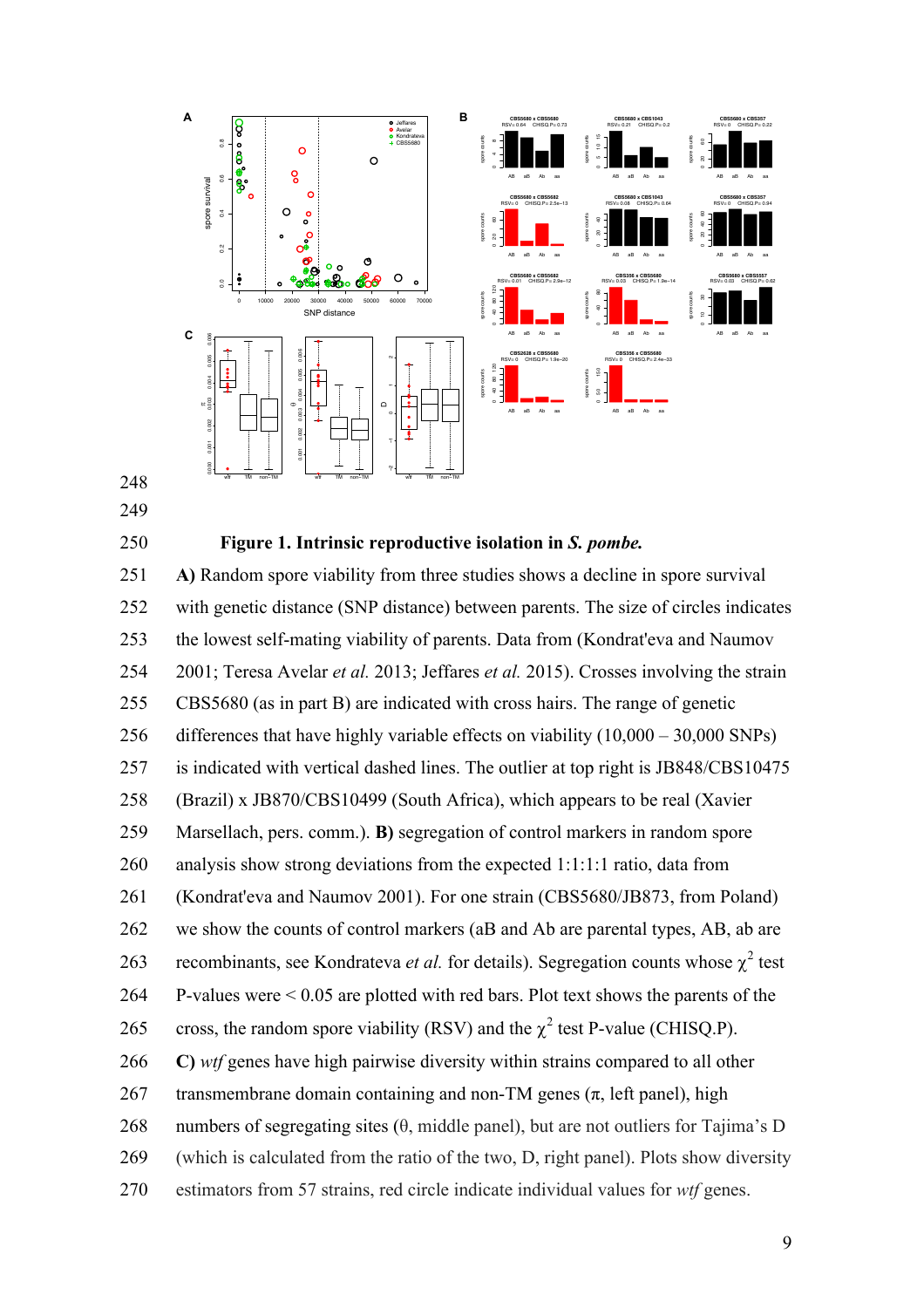271 Predicted transmembrane proteins were collected from a query of Pombase

272 (www.pombase.org), diversity data from (Jeffares *et al.* 2015).

273

# 274 **Genetics and the reference strain**

275 The fission yeast community has worked almost exclusively with one reference 276 strain, and spontaneous mutants generated from this strain (Fantes and Hoffman 277 2016). This laboratory strain is a natural isolate, and is not an unusual strain 278 phenotypically. It does not appear to be adapted to the standard rich or minimal 279 media, since it does not grow particularly rapidly in these media compared to wild 280 strains. There are several important discoveries that are relevant to the fission 281 yeast researcher. Firstly, Wild strains can differ from the reference by up to 282 68,000 SNPs and up to 24 structural variations, which contribute to phenotypic 283 variation between strains (Clément-Ziza *et al.* 2014; Jeffares *et al.* 2015; Hu, Suo 284 and Du 2015; Jeffares *et al.* 2017). I summarise the structural differences between 285 strains in Supplementary Figure 1. Secondly, the structural differences and 286 meiotic drive elements that wild strains contain complicate crosses between 287 strains, by reducing spore viability and skewing the proportions of alleles that are 288 produced in the offspring (Kondrat'eva and Naumov 2001; Kondrateva and 289 Naumov 2011; Clément-Ziza *et al.* 2014; Hu, Suo and Du 2015; Nuckolls *et al.*

- 290 2017; Hu *et al.* 2017).
- 291

### 292 **The ecology of fission yeast**

293 There have been few published attempts to systematically collect fission 294 yeast strains (Gomes *et al.* 2002; Benito *et al.* 2013; Hellberg 2013). However, 295 fission yeasts have been serendipitously discovered in a variety of microbiological 296 studies (Table 1, Figure 2). Sources have generally been traditional non-297 industrialised fermentations, produced without any intentional inoculation from 298 substrates that contain high concentrations of sugars. When quantitative estimates 299 of species abundances are included *Schizosaccharomyces* yeasts were generally 300 minor components of these fermentations, with the exceptions of kombucha, some 301 cachaça fermentations and baijiu (from tea, sugar cane and sorghum respectively) 302 (Pataro, Guerra and Peixoto 2000; Teoh, Heard and Cox 2004; Wu, Xu and Chen 303 2012).

304 Perhaps more informative for fission yeast ecology, are the cases where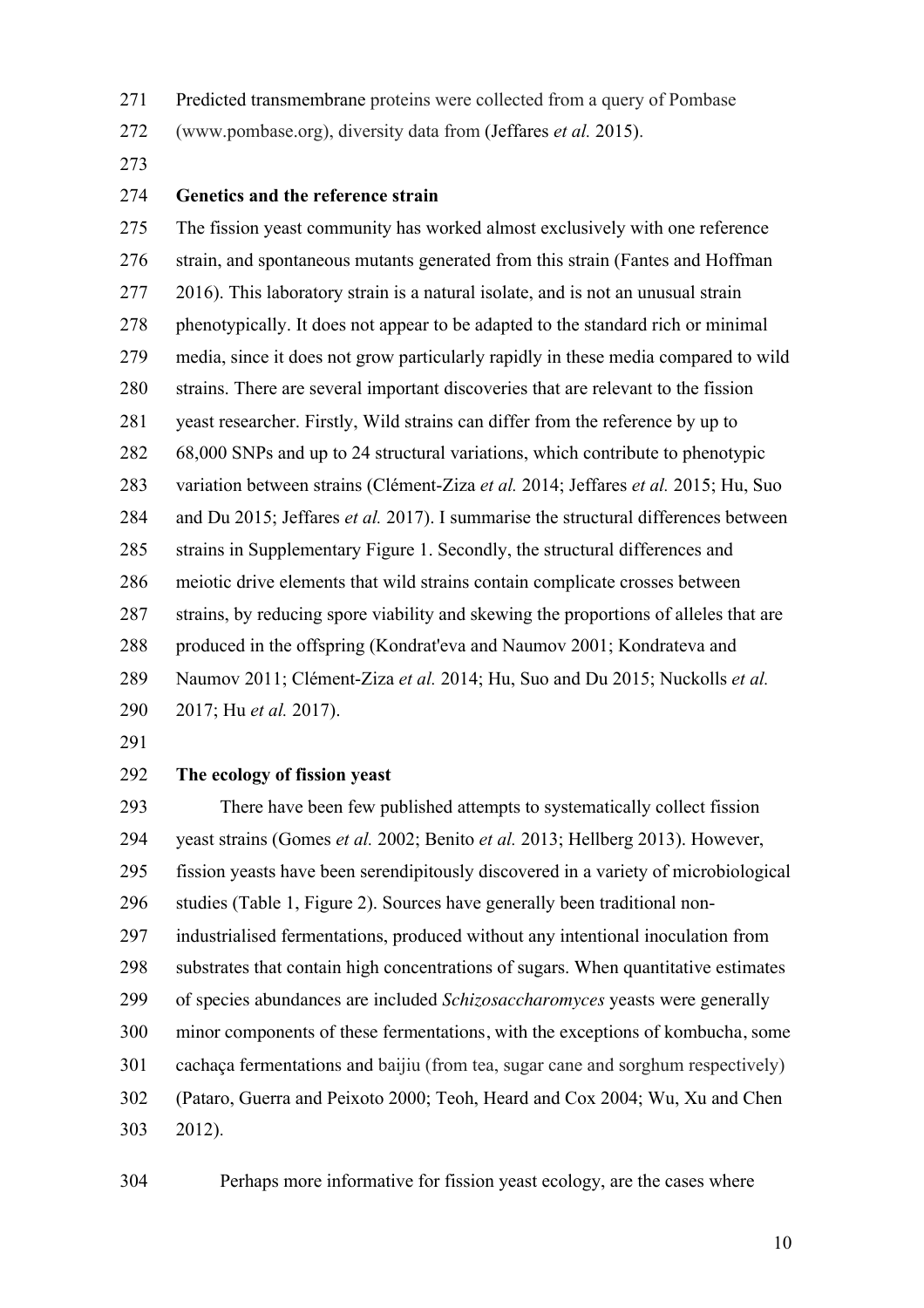- 305 fission yeasts have been discovered in natural substrates such as palm wine (a
- 306 fermentation of palm sap) (Theivendirarajah and Chrystopher 1987;
- 307 Amanchukwu, Obafemi and Okpokwasili 1989; Ouoba *et al.* 2012). Fission yeast
- 308 are also present in natural fermentations of fruits such as *Coffea arabica* and
- 309 *Theobroma cacao* (from which coffee and cocoa beans are harvested respectively)
- 310 (Silv *et al.* 2000; Schwan and Wheals 2004). Collectively, the field studies show
- 311 that fission yeasts are a component of natural microbial communities that ferment
- 312 botanical sugars in several geographic regions.
- 313 Including the strains present in stock collections and in field studies the
- 314 most common substrates for fission yeast have been palm wine, grape wine, high-
- 315 sugar substrates (molasses, cane sugar, honey) and fruits (Figure 2). Three
- 316 selective media to have been described to enrich for fission yeast (Florenzano,
- 317 Balloni and Materassi 1977; Hellberg 2013; Benito *et al.* 2013), so further
- 318 systematic collections from similar locations and substrates should be possible in
- 319 the future.

| <b>Substrate</b> | Location              | Reference                 |
|------------------|-----------------------|---------------------------|
| Grape must       | Sicily                | (Florenzano, Balloni and  |
|                  |                       | Materassi 1977)           |
| Grapes           | Ukraine               | (Bayraktar 2014)          |
| Palm wine        | Sri Lanka             | (Atputharajah,            |
|                  |                       | Widanapathirana and       |
|                  |                       | Samarajeewa 1986;         |
|                  |                       | Theivendirarajah and      |
|                  |                       | Chrystopher 1987)         |
| Palm wine        | Nigeria               | (Sanni and Lönner 1993;   |
|                  |                       | Amanchukwu, Obafemi       |
|                  |                       | and Okpokwasili 2006)     |
| Palm wine        | <b>Burkina Faso</b>   | (Ouoba et al. 2012)       |
| Rum              | Haiti                 | (Fahrasmane, Ganou-       |
|                  |                       | Parfait and Parfait 1988) |
| Molasses, raisin | Japan/Thailand/Taiwan | (Ishitane 1985)           |

# 321 **Table 1.** *Schizosaccharomyces* **in field microbiology**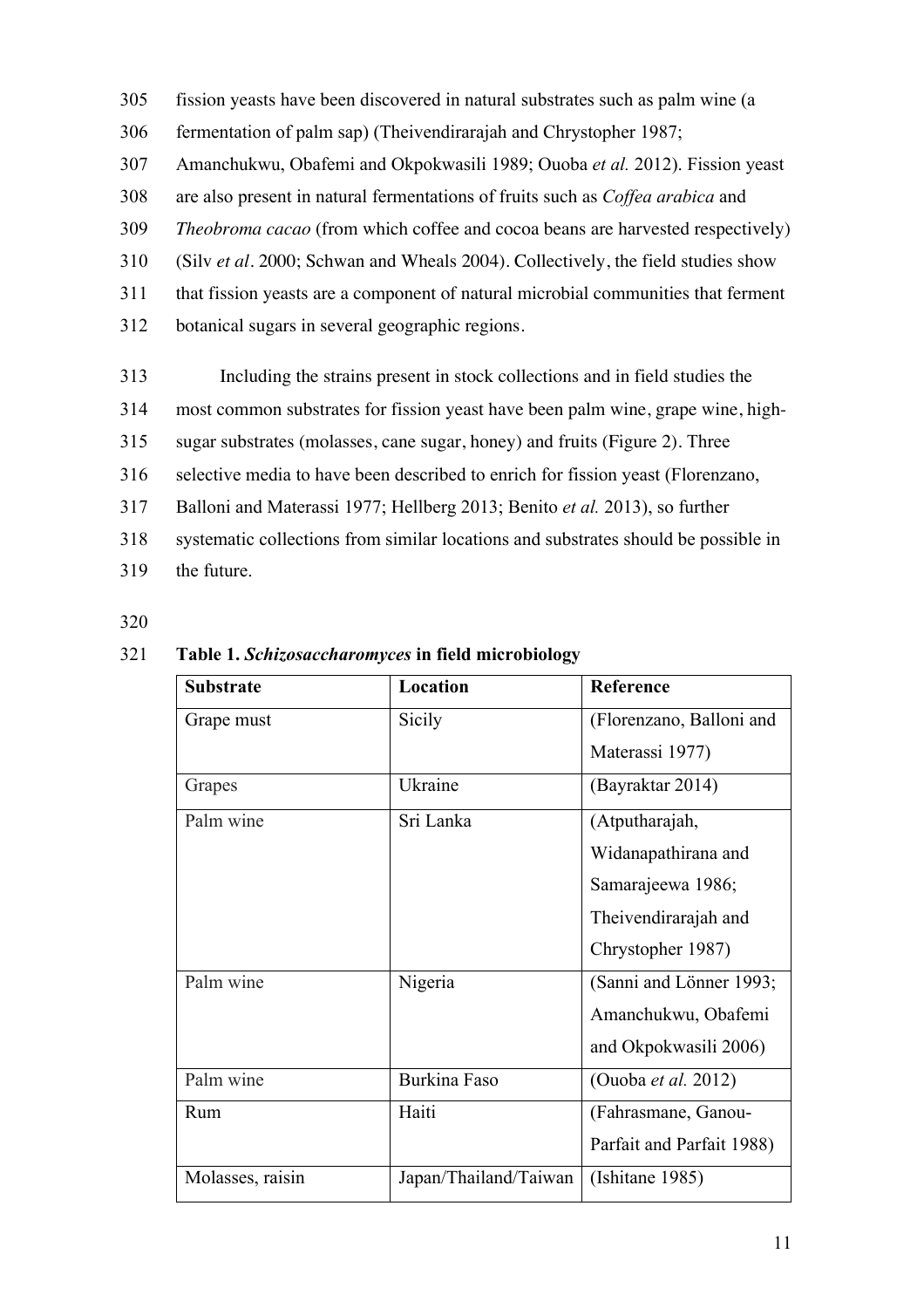| Tequila                      | Mexico             | (Lachance 1995)        |
|------------------------------|--------------------|------------------------|
| Coffee cherries              | <b>Brazil</b>      | (Silv et al. 2000)     |
|                              | Madagascar         | (Ravelomanana et al.   |
|                              |                    | 1984)                  |
| Cachaça                      | <b>Brazil</b>      | (Pataro, Guerra and    |
| (from sugar cane)            |                    | Peixoto 2000; Gomes et |
|                              |                    | al. 2002)              |
| Kombucha                     | Australia**        | (Teoh, Heard and       |
| (fermented tea)              |                    | Cox 2004)              |
| Cocoa pulp                   | <b>Belize</b>      | (Schwan and Wheals     |
|                              |                    | 2004)                  |
| Baijiu                       | China              | (Wu, Xu and Chen 2012) |
| (distillate of fermented     |                    |                        |
| sorghum)                     |                    |                        |
| <b>Traditional breweries</b> | $\overline{China}$ | Fen-Yang Bai,          |
|                              |                    | pers. comm.            |
| Honey                        | Fiji               | (Ponici and Wimmer     |
|                              |                    | 1986)                  |
| Honey                        | Spain              | (Benito et al. 2014)   |

- 322 \* Not microbiological study itself, refers to earlier work.
- 323 \*\* From commercial kombucha brewers.
- 324
- 325

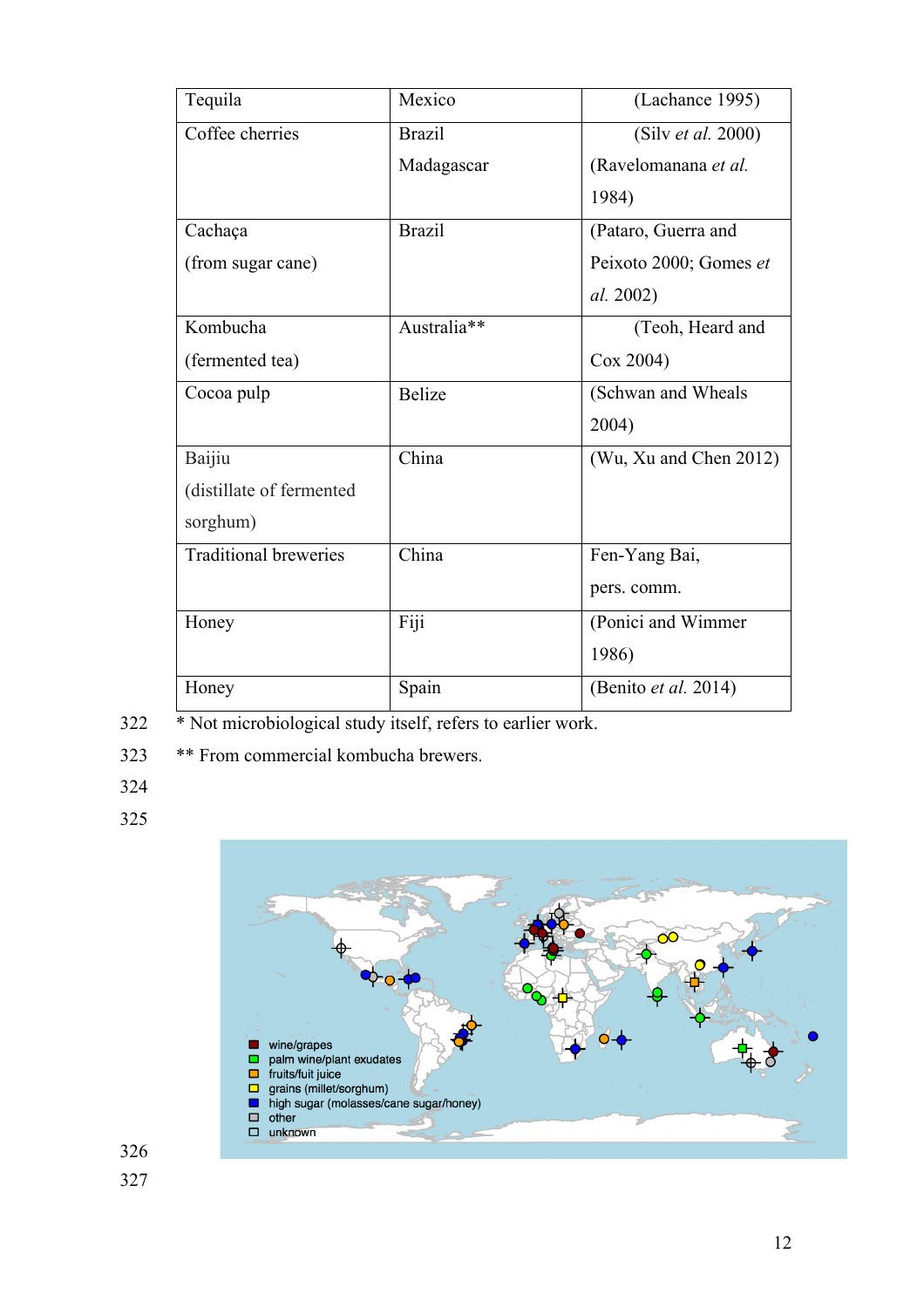328 **Figure 2. Fission yeast locations and substrates.** The locations and 329 substrates where fission yeast have been discovered, including all strains that have 330 been sequenced from stock centers (Fawcett *et al.* 2014; Jeffares *et al.* 2015), and 331 reports from field studies (Table 1). Sequenced strains are marked with cross-332 hairs, and strains isolated from uncertain locations are marked with a square. 333 334 **The origin of fission yeast**  335 *S. pombe* is now globally distributed (Figure 2), but we know little about its 336 origin and dispersal. We have estimated that these strains began to spread globally 337 in from ~340 BCE (95% confidence interval 1875 BCE–1088 CE), and that the 338 current collection of strains from Brazilian cachaça originated from the remainder 339 in about ~1620 CE (confidence interval 1422–1752 CE) (Jeffares *et al.* 2015), a 340 hint that like budding yeast and *C. elegans*, this model has probably been 341 dispersed as a commensal (most likely in fermented beverages). 342 The reference strain originated from French grapes (Osterwalder 1924). The 343 common belief is that *S. pombe* originated from Africa, perhaps because the initial 344 species description was from an African millet beer isolate (Lindner 1893; 345 Vorderman 1894). While genetic analysis is consistent with exchange between 346 African and European stocks (Jeffares *et al.* 2015), and some strains have been 347 collected from traditional African fermentations, there is no scientific evidence for 348 an African origin of this species. There are very few studies of the microbial 349 constituents of millet beer from Africa (I could fine none than specifically 350 mentioned *S. pombe*, and one description of sorghum beer that did not mention *S.*  351 *pombe* (Kayode *et al.* 2011)). Since fission yeasts can be major components of 352 kombucha, which has been traditionally produced in China (Sreeramulu, Zhu and 353 Knol 2000; Teoh, Heard and Cox 2004), palm wine which is widely produced in 354 Asia (Table 1, Figure 2), and in traditional Chinese breweries (Fen-Yang Bai, 355 pers. comm.), China is an equally good candidate for the initial origin of *S.*  356 *pombe.* 357 358 **Why study diversity in fission yeast?**  359 The small genomes of budding yeasts enabled the early development of 360 population genomics methods (Liti *et al.* 2009; Schacherer *et al.* 2009), and now

361 large scale accurate quantitative genetics analyses (Bloom *et al.* 2013; Märtens *et*  362 *al.* 2016). The continuing advance of sequence throughput, analysis software and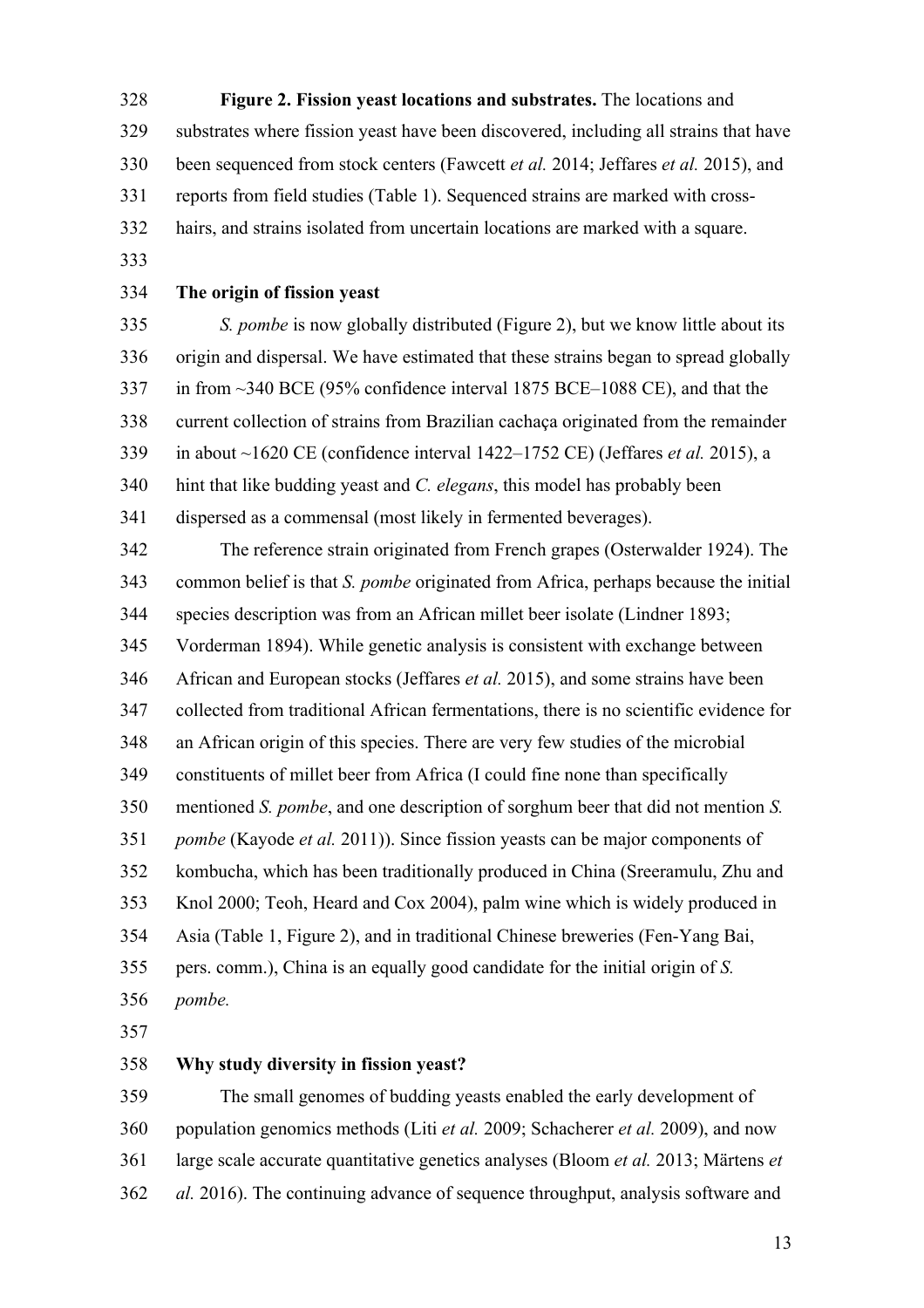| 363 | laboratory methods (eg: RAD-seq) have now made population genomics                    |
|-----|---------------------------------------------------------------------------------------|
| 364 | approaches available to any species. However, the abundance of genome-scale           |
| 365 | data and technical tools and the small non-redundant genomes of yeasts make           |
| 366 | them attractive models for systems biology, including approaches to                   |
| 367 | understanding genetic diversity and traits (Parts 2014). Fission yeast has the        |
| 368 | benefit of being haploid (so that F1 generations need not be intercrossed). As with   |
| 369 | budding yeast, fission yeast has abundant heritable phenotypic diversity in           |
| 370 | growth, stress responses, cell morphology, and cellular biochemistry that is yet to   |
| 371 | be explored with powerful quantitative genetics (Brown et al. 2011; Clément-Ziza      |
| 372 | et al. 2014; Jeffares et al. 2015; 2017). Yeasts are also powerful tools for detailed |
| 373 | study of evolutionary processes using pooled time-series sequencing and other         |
| 374 | high-throughput approaches that would be expensive or unfeasible in other             |
| 375 | species (Cubillos et al. 2011; Hou et al. 2015). Finally, studies by Benito et al.    |
| 376 | show that some non-reference S. pombe strains have potential in the winemaking        |
| 377 | industry (Benito et al. 2014; 2016), so diverse strains could well have potential     |
| 378 | elsewhere in biotechnology.                                                           |
| 379 |                                                                                       |
| 380 | Acknowledgements                                                                      |
| 381 | I thank Mathieu Clément-Ziza for commentary about unpublished work and                |
| 382 | Xavier Marsellach for discussions.                                                    |
| 383 |                                                                                       |
| 384 | <b>Supplementary data</b>                                                             |
| 385 | All used for plots is available at figshare at:                                       |
| 386 | https://figshare.com/projects/The natural diversity and ecology of fission yeas       |
| 387 | t $/21761$                                                                            |
| 388 |                                                                                       |
| 389 |                                                                                       |
|     |                                                                                       |
| 390 |                                                                                       |
| 391 |                                                                                       |
| 392 |                                                                                       |
| 393 |                                                                                       |
| 394 |                                                                                       |
| 395 |                                                                                       |
| 396 |                                                                                       |
| 397 |                                                                                       |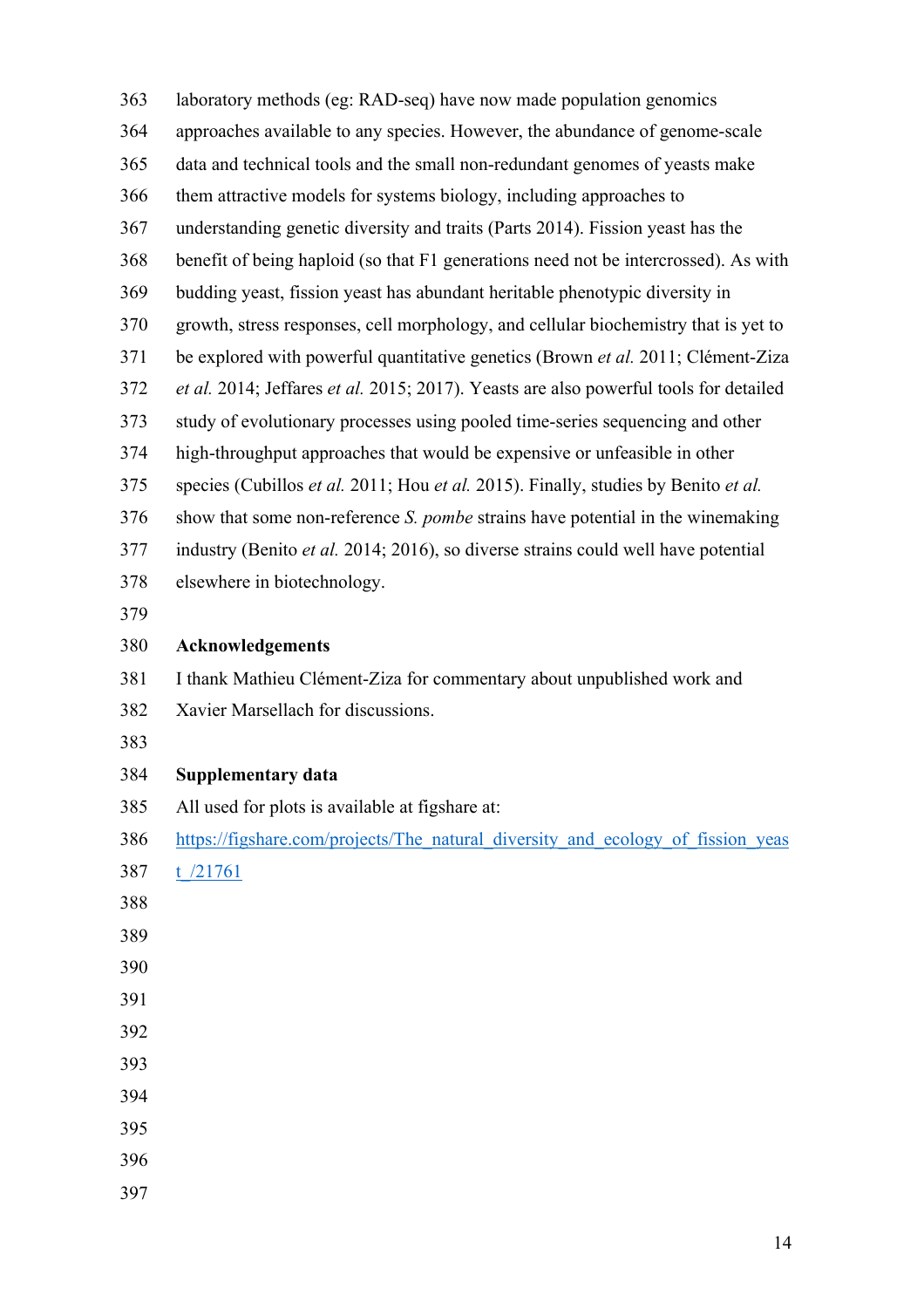



401 **Supplementary Figure 1. Structural variants present in wild fission yeast**  402 **strains**. Using predictions from short read data (Jeffares *et al.* 2017), I show the 403 genomic location of structural variants (SVs) in wild strains contain that differ 404 from the standard laboratory isolate (Leupold's 972) . I show deletions (black), 405 duplications (red), inversions (green) and translocations (blue). SVs present in 406 each of the 57 non-clonal strains are shown within the white horizontal bars, with 407 strain names coloured according to their continent of origin. Tf1-type 408 retrotransposon insertions that are present in some, but not all strains are shown at 409 grey ticks at the tops of bars. The positions of fixed Tf1-type retrotransposon 410 insertions are indicated on the last row (f/LTRs). Centromeres are indicated with 411 black triangles. 412 413 414 415 **References**  416 417 Amanchukwu SC, Obafemi A, Okpokwasili GC. Single-cell-protein production

- 418 by Schizosaccharomyces pombe isolated from palmwine using hydrocarbon
- 419 feedstocks. *Folia Microbiol* 1989;**34**:112–9.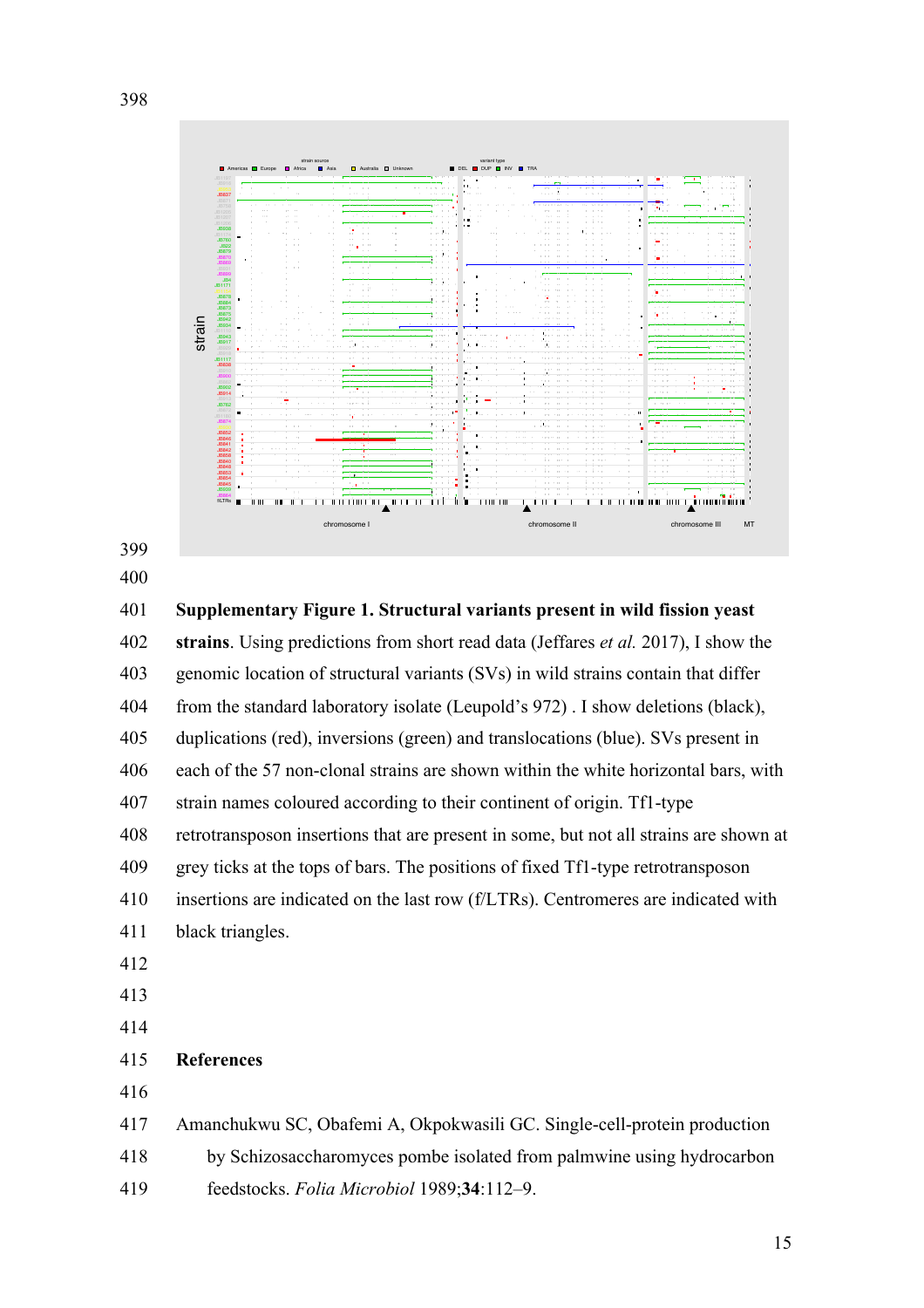| 420 | Amanchukwu SC, Obafemi A, Okpokwasili GC. Hydrocarbon degradation and            |
|-----|----------------------------------------------------------------------------------|
| 421 | utilization by a palm-wine yeast isolate. FEMS microbiology letters              |
| 422 | 2006;57:151-4.                                                                   |
| 423 | Atputharajah JD, Widanapathirana S, Samarajeewa U. Microbiology and              |
| 424 | biochemistry of natural fermentation of coconut palm sap - ScienceDirect.        |
| 425 | Food Microbiol 1986.                                                             |
| 426 | Bayraktar VN. Biodiversity of yeast cultures isolated from littoral areas of the |
| 427 | Regional Landscape Park «Tiligulskiy». J. Optimization and Protection of         |
| 428 | Ecosystems 2014.                                                                 |
| 429 | Behringer MG, Hall DW. Genome-Wide Estimates of Mutation Rates and               |
| 430 | Spectrum in Schizosaccharomyces pombe Indicate CpG Sites are Highly              |
| 431 | Mutagenic Despite the Absence of DNA Methylation. G3 2015;6:149-60.              |
| 432 | Benito Á, Jeffares DC, Palomero F et al. Selected Schizosaccharomyces pombe      |
| 433 | Strains Have Characteristics That Are Beneficial for Winemaking. PLoS ONE        |
| 434 | 2016;11:e0151102.                                                                |
| 435 | Benito S, Gálvez L, Palmero F et al. Schizosaccharomyces selective differential  |
| 436 | media. African Journal of Microbiology Research 2013;7:3026-36.                  |
| 437 | Benito S, Palomero F, Calderón F et al. Selection of appropriate                 |
| 438 | Schizosaccharomyces strains for winemaking. Food Microbiol 2014;42:218-          |
| 439 | 24.                                                                              |
| 440 | Bloom JS, Ehrenreich IM, Loo WT et al. Finding the sources of missing            |
| 441 | heritability in a yeast cross. Nature 2013;494:234-7.                            |
| 442 | Bridge PD, May JW. A numerical classification of fission yeasts of the genus     |
| 443 | Schizosaccharomyces Lindner. Microbiology 1984;130:1921-32.                      |
| 444 | Brown WRA, Liti G, Rosa C et al. A geographically diverse collection of          |
| 445 | Schizosaccharomyces pombe isolates shows limited phenotypic variation but        |
| 446 | extensive karyotypic diversity. Fay JC (ed.). G3 2011;1:615–26.                  |
| 447 | Brown WRA, Thomas G, Lee NCO et al. Kinetochore assembly and                     |
| 448 | heterochromatin formation occur autonomously in Schizosaccharomyces              |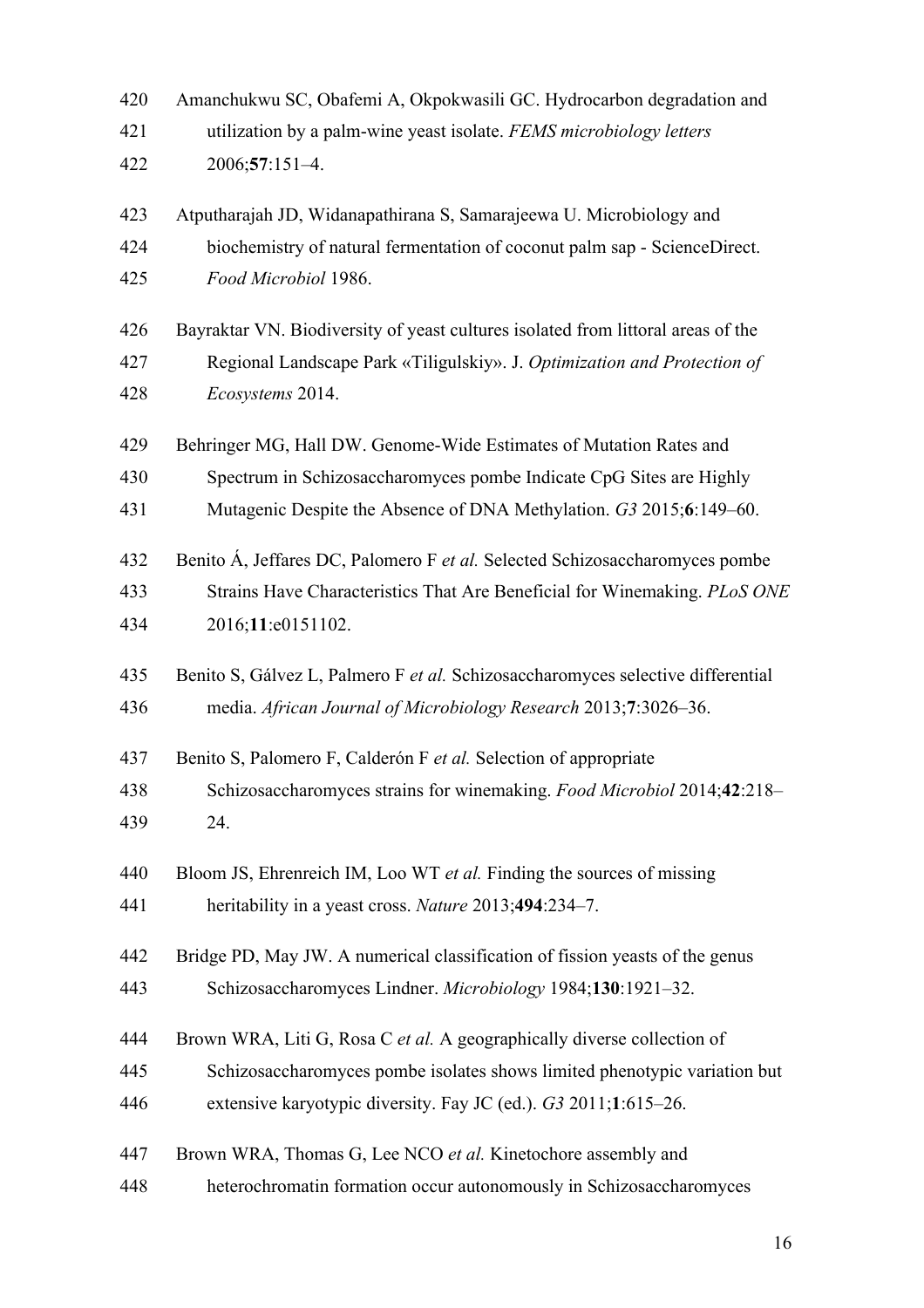| 449 | pombe. Proc Natl Acad Sci USA 2014;111:1903-8. |
|-----|------------------------------------------------|
|-----|------------------------------------------------|

- 450 Clément-Ziza M, Marsellach FX, Codlin S *et al.* Natural genetic variation impacts
- 451 expression levels of coding, non-coding, and antisense transcripts in fission 452 yeast. *Mol Syst Biol* 2014;**10**:764–4.
- 453 Cubillos FA, Billi E, Zörgö E *et al.* Assessing the complex architecture of
- 454 polygenic traits in diverged yeast populations. *Mol Ecol* 2011;**20**:1401–13.
- 455 Fahrasmane L, Ganou-Parfait B, Parfait A. Research note: Yeast flora of Haitian 456 rum distilleries. *Mircen Journal* 1988;**4**:239–41.
- 457 Fantes PA, Hoffman CS. A Brief History of Schizosaccharomyces pombe
- 458 Research: A Perspective Over the Past 70 Years. *Genetics* 2016;**203**:621–9.
- 459 Farlow A, Long H, Arnoux S *et al.* The Spontaneous Mutation Rate in the Fission 460 Yeast Schizosaccharomyces pombe. *Genetics* 2015;**201**:737–44.
- 461 Fawcett JA, Iida T, Takuno S *et al.* Population Genomics of the Fission Yeast 462 Schizosaccharomyces pombe. *PLoS ONE* 2014;**9**:e104241.
- 463 Fay JC. The molecular basis of phenotypic variation in yeast. *Current Opinion in*  464 *Genetics and Development* 2013;**23**:672–7.
- 465 Florenzano G, Balloni W, Materassi R. Contributo alla ecologia dei lieviti
- 466 Schizosaccharomyces sulle uve. *Vitis* 1977;**16**:38–44.
- 467 Ganthala BP, Marshall JH, May JW. Xerotolerance in fission yeasts and the role 468 of glycerol as compatible solute. *Archives of microbiology* 1994;**162**:108–13.
- 469 Gomes FCO, Pataro C, Guerra JB *et al.* Physiological diversity and trehalose
- 470 accumulation in Schizosaccharomyces pombe strains isolated from
- 471 spontaneous fermentations during the production of the artisanal Brazilian
- 472 cachaça. *Can J Microbiol* 2002;**48**:399–406.
- 473 Hagan IM, Grallert A, Carr AM *et al.* eds. *Fission Yeast: a Laboratory Manual*. 474 Cold Spring Harbour Laboratory Press, 2016.
- 475 Hellberg JEEU. Finding wild fission yeast: Where are they? *Genetics Society*  476 *News* 2013;**68**:59–60.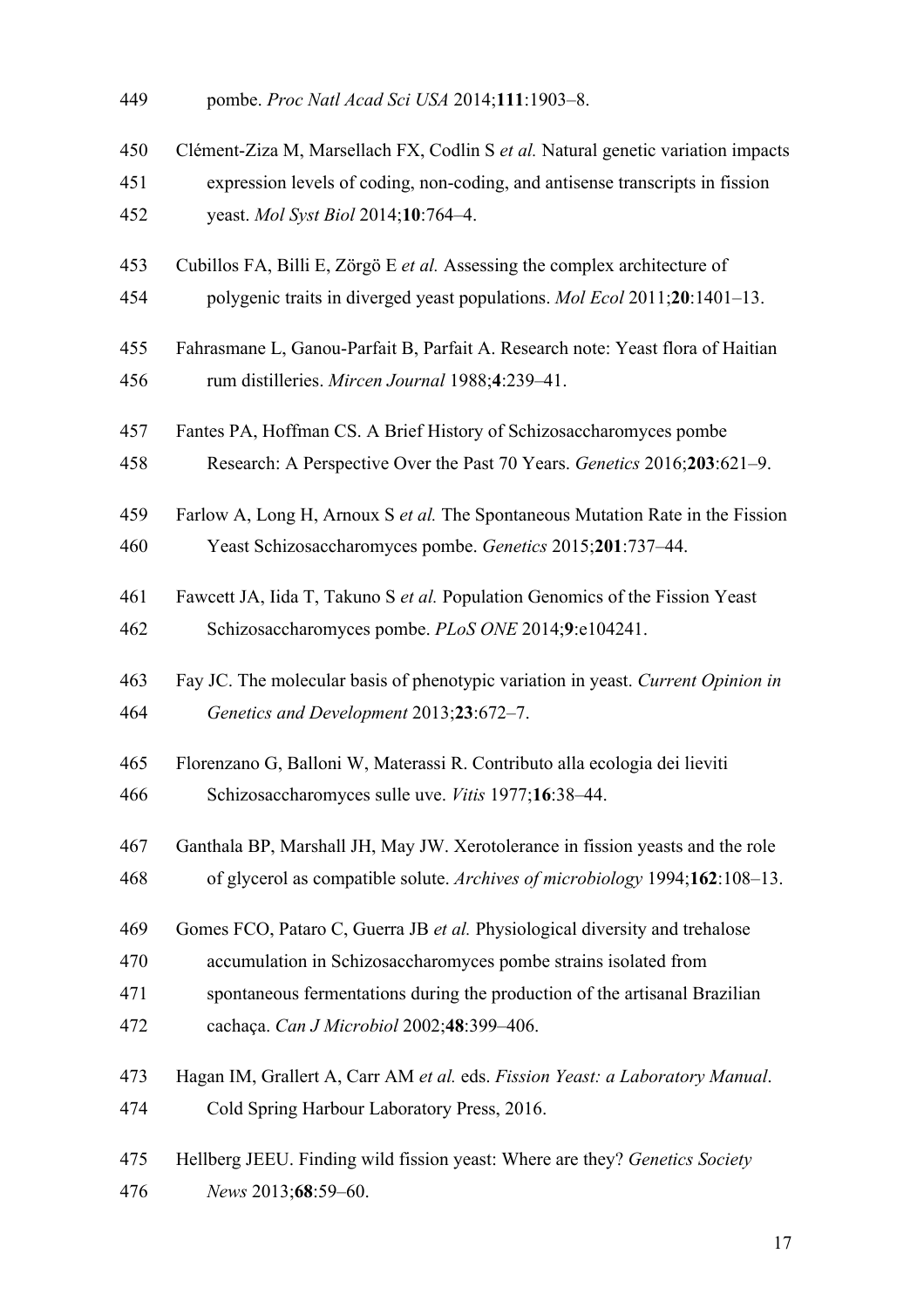- 477 Helston RM, Box JA, Tang W *et al.* Schizosaccharomyces cryophilus sp nov., a 478 new species of fission yeast. *Fems Yeast Res* 2010;**10**:779–86.
- 479 Hoffman CS, Wood V, Fantes PA. An Ancient Yeast for Young Geneticists: A 480 Primer on the Schizosaccharomyces pombe Model System. *Genetics* 481 2015;**201**:403–23.
- 482 Hou J, Friedrich A, Gounot J-S *et al.* Comprehensive survey of condition-specific 483 reproductive isolation reveals genetic incompatibility in yeast. *Nat Commun* 484 2015;**6**:7214.
- 485 Hou J, Schacherer J. On the Mapping of Epistatic Genetic Interactions in Natural 486 Isolates: Combining Classical Genetics and Genomics. *Methods Mol Biol* 487 2016;**1361**:345–60.
- 488 Hu W, Jiang Z-D, Suo F *et al.* A large gene family in fission yeast encodes spore 489 killers that subvert Mendel's law. *eLife* 2017;**6**:3025.
- 490 Hu W, Suo F, Du L-L. Bulk segregant analysis reveals the genetic basis of a 491 natural trait variation in fission yeast. *Genome Biol Evol* 2015;**7**:3496–510.
- 492 Ishitane. Identification of yeasts isolated from high-sugar foods. Tokuoka K, 493 Ishitane T, Goto S, et al. (eds.). *J Gen Appl Microbiol* 1985;**31**:411–27.
- 494 Jeffares DC, Jolly C, Hoti M *et al.* Transient structural variations have strong
- 495 effects on quantitative traits and reproductive isolation in fission yeast. *Nat*  496 *Commun* 2017;**8**:14061.
- 497 Jeffares DC, Jolly C, Hoti M *et al.* Transient structural variations have strong 498 effects on quantitative traits and reproductive isolation in fission yeast. 499 *Multiple values selected* **8**:14061EP–.
- 500 Jeffares DC, Mourier T, Penny D. The biology of intron gain and loss. *Trends*  501 *Genet* 2006;**22**:16–22.
- 502 Jeffares DC, Rallis C, Rieux A *et al.* The genomic and phenotypic diversity of 503 Schizosaccharomyces pombe. *Nature Genetics* 2015;**47**:235–41.
- 504 Kayode APP, Vieira-Dalode G, Linnemann AR *et al.* Diversity of yeasts involved 505 in the fermentation of tchoukoutou, an opaque sorghum beer from Benin.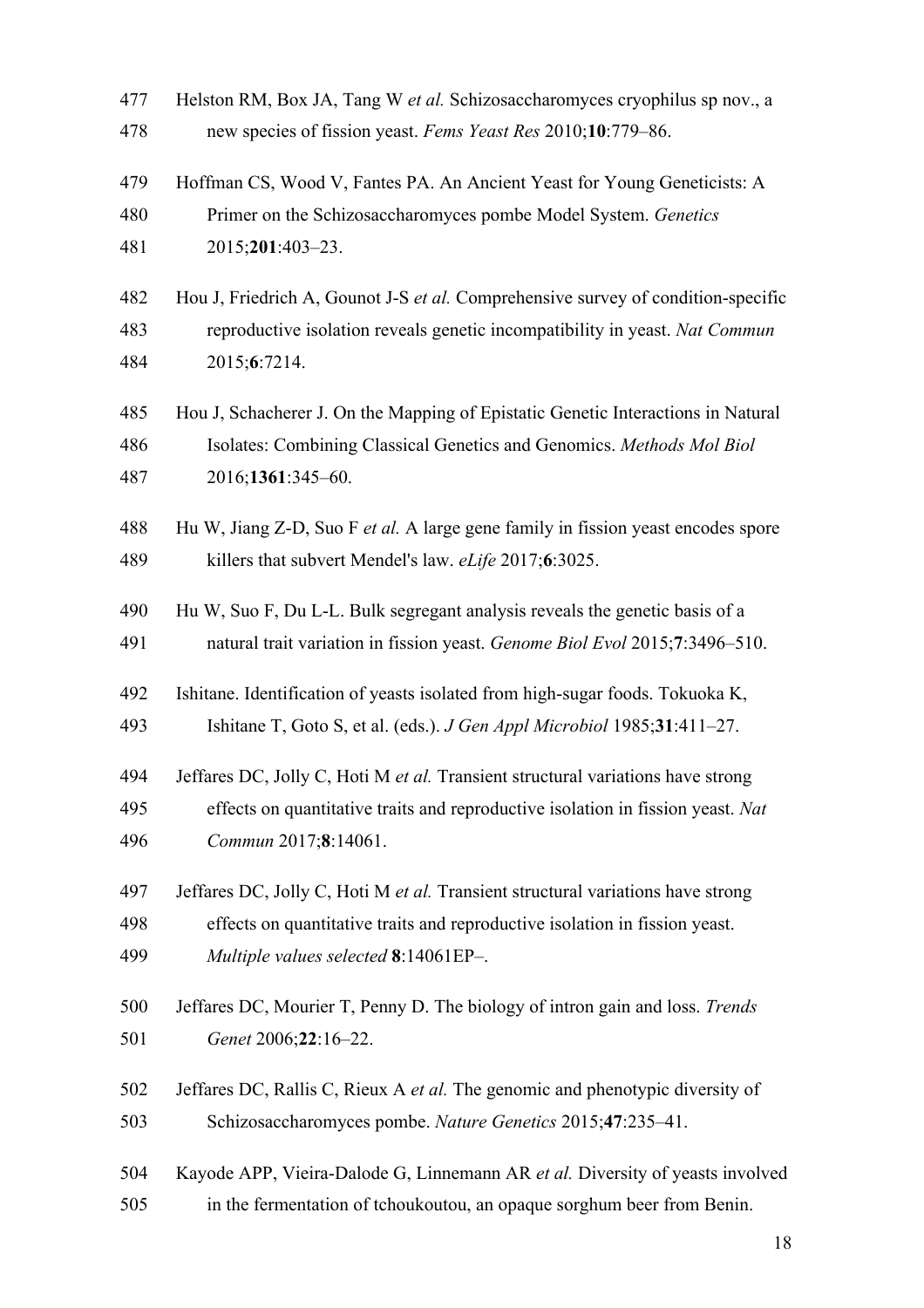| 506 | African Journal of Microbiology Research 2011;5:2737-42.                           |
|-----|------------------------------------------------------------------------------------|
| 507 | Kirkpatrick M, Barton N. Chromosome inversions, local adaptation and               |
| 508 | speciation. Genetics 2006;173:419-34.                                              |
| 509 | Kondrat'eva VI, Naumov GI. The Phenomenon of Spore Killing in                      |
| 510 | Schizosaccharomyces pombeHybrids. Doklady Biological Sciences 2001.                |
| 511 | Kondrateva VI, Naumov GI. POPULATION ANTAGONISM IN THE YEASTS                      |
| 512 | SCHIZOSACCHAROMYCES POMBE. Ecological genetics 2011;9:21-6.                        |
| 513 | Lachance MA. Yeast communities in a natural tequila fermentation. Antonie Van      |
| 514 | Leeuwenhoek 1995;68:151-60.                                                        |
| 515 | Leducq J-B, Nielly-Thibault L, Charron G et al. Speciation driven by               |
| 516 | hybridization and chromosomal plasticity in a wild yeast. Nat Microbiol            |
| 517 | 2016;1:15003.                                                                      |
| 518 | Leupold U. Die Vererbung von Homothallie und Heterothallie bei                     |
| 519 | Schizosaccharomyces pombe. Compt Rend Trav Lab Carlsberg Ser                       |
| 520 | 1949;24:381-480.                                                                   |
| 521 | Lindner P. Schizosaccharomyces pombe n. sp., ein neuer Gährungserreger.            |
| 522 | Wochenschrift für Brauerei 1893;10:1298-300.                                       |
| 523 | Liti G, Barton DBH, Louis EJ. Sequence diversity, reproductive isolation and       |
| 524 | species concepts in Saccharomyces. Genetics 2006;174:839-50.                       |
| 525 | Liti G, Carter DM, Moses AM et al. Population genomics of domestic and wild        |
| 526 | yeasts. Nature 2009;458:337-41.                                                    |
| 527 | Liti G, Louis EJ. Advances in quantitative trait analysis in yeast. Fay JC (ed.).  |
| 528 | PLoS Genet 2012;8:e1002912.                                                        |
| 529 | Lynch M, Sung W, Morris K et al. A genome-wide view of the spectrum of             |
| 530 | spontaneous mutations in yeast. Proc Natl Acad Sci USA 2008;105:9272-7.            |
| 531 | Märtens K, Hallin J, Warringer J et al. Predicting quantitative traits from genome |
| 532 | and phenome with near perfect accuracy. Nat Commun 2016;7:11512.                   |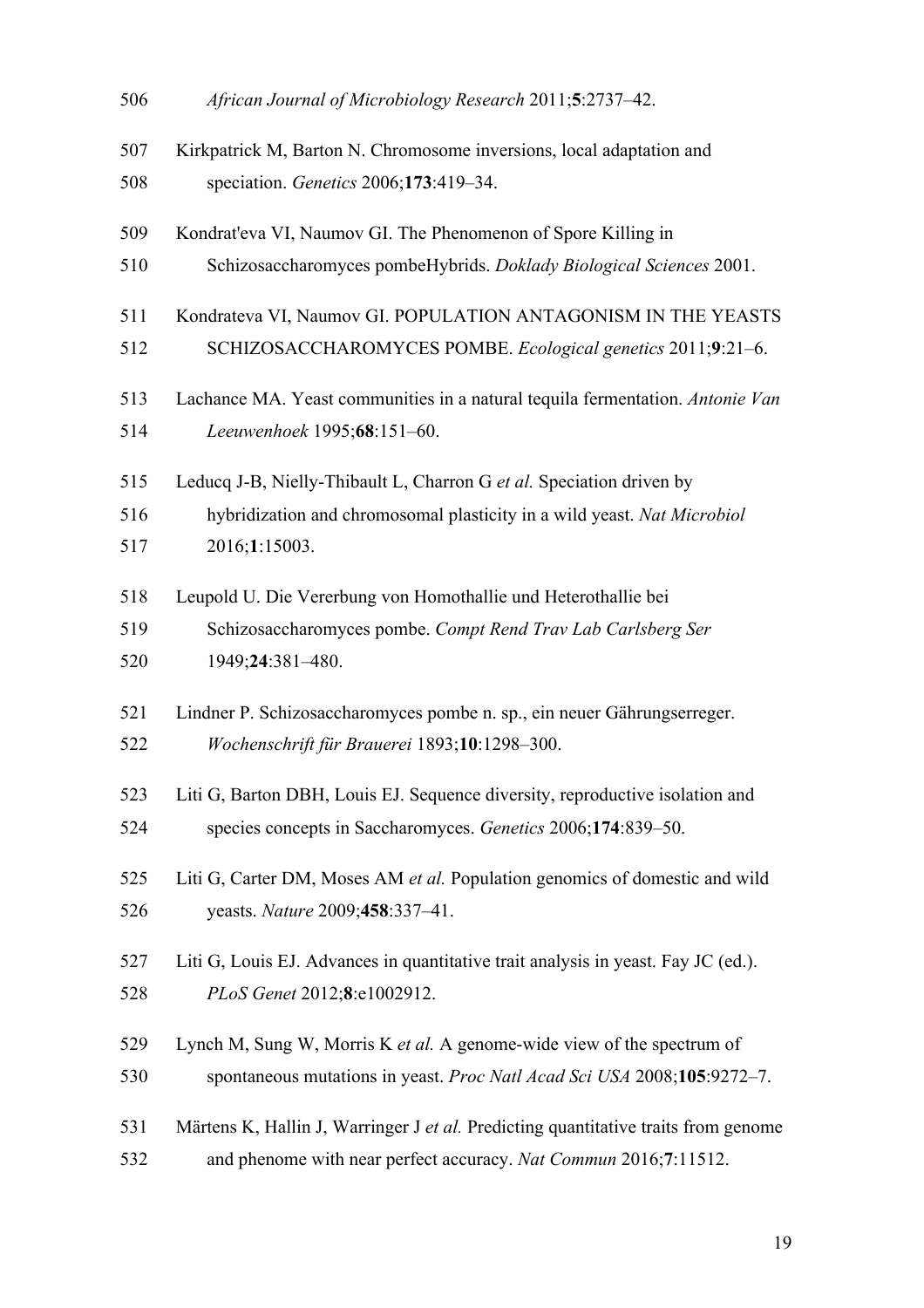| 533 | McDowall MD, Harris MA, Lock A et al. PomBase 2015: updates to the fission      |
|-----|---------------------------------------------------------------------------------|
| 534 | yeast database. Nucleic Acids Res 2015;43:D656-61.                              |
| 535 | Mourier T, Jeffares DC. Eukaryotic intron loss. Science (New York, NY)          |
| 536 | 2003;300:1393-3.                                                                |
| 537 | Naumov G, Kondratieva V. Hybrid sterility of the yeast Schizosaccharomyces      |
| 538 | pombe: Genetic genus and many species in statu nascendi? Microbiology           |
| 539 | $(00262617)$ 2015.                                                              |
| 540 | Naumov GI, Kondratieva VI, Naumova ES. [Hybrid Sterility of the Yeast           |
| 541 | Schizosaccharomyces pombe: Genetic Genus and Many Species in statu              |
| 542 | nascendi?]. Mikrobiologiia 2015;84:192-203.                                     |
| 543 | Nei M, Nozawa M. Roles of mutation and selection in speciation: from Hugo de    |
| 544 | Vries to the modern genomic era. Genome Biol Evol 2011;3:812-29.                |
| 545 | Nuckolls NL, Bravo Núñez MA, Eickbush MT et al. wtf genes are prolific dual     |
| 546 | poison-antidote meiotic drivers. eLife 2017;6:2235.                             |
| 547 | Osterwalder A. Schizosaccharomyces liquefaciens n.sp., eine gegen freie         |
| 548 | schweflige Säure widerstandsfähige Gärhefe. Mitt Geb Lebensmittelunters         |
| 549 | Hyg 1924;15:5-28.                                                               |
| 550 | Ouoba LII, Kando C, Parkouda C et al. The microbiology of Bandji, palm wine of  |
| 551 | Borassus akeassii from Burkina Faso: identification and genotypic diversity     |
| 552 | of yeasts, lactic acid and acetic acid bacteria. J Appl Microbiol 2012, DOI:    |
| 553 | 10.1111/jam.12014.                                                              |
| 554 | Parts L. Genome-wide mapping of cellular traits using yeast. Yeast 2014;31:197- |
| 555 | 205.                                                                            |
| 556 | Pataro C, Guerra JB, Peixoto MP. Yeast communities and genetic polymorphism     |
| 557 | of Saccharomyces cerevisiae strains associated with artisanal fermentation in   |
| 558 | Brazil. Journal of Applied Microbiology 2000;89:24-31.                          |
| 559 | Patch A-M, Aves SJ. Fingerprinting fission yeast: polymorphic markers for       |
| 560 | molecular genetic analysis of Schizosaccharomyces pombe strains.                |
| 561 | Microbiology (Reading, Engl) 2007;153:887-97.                                   |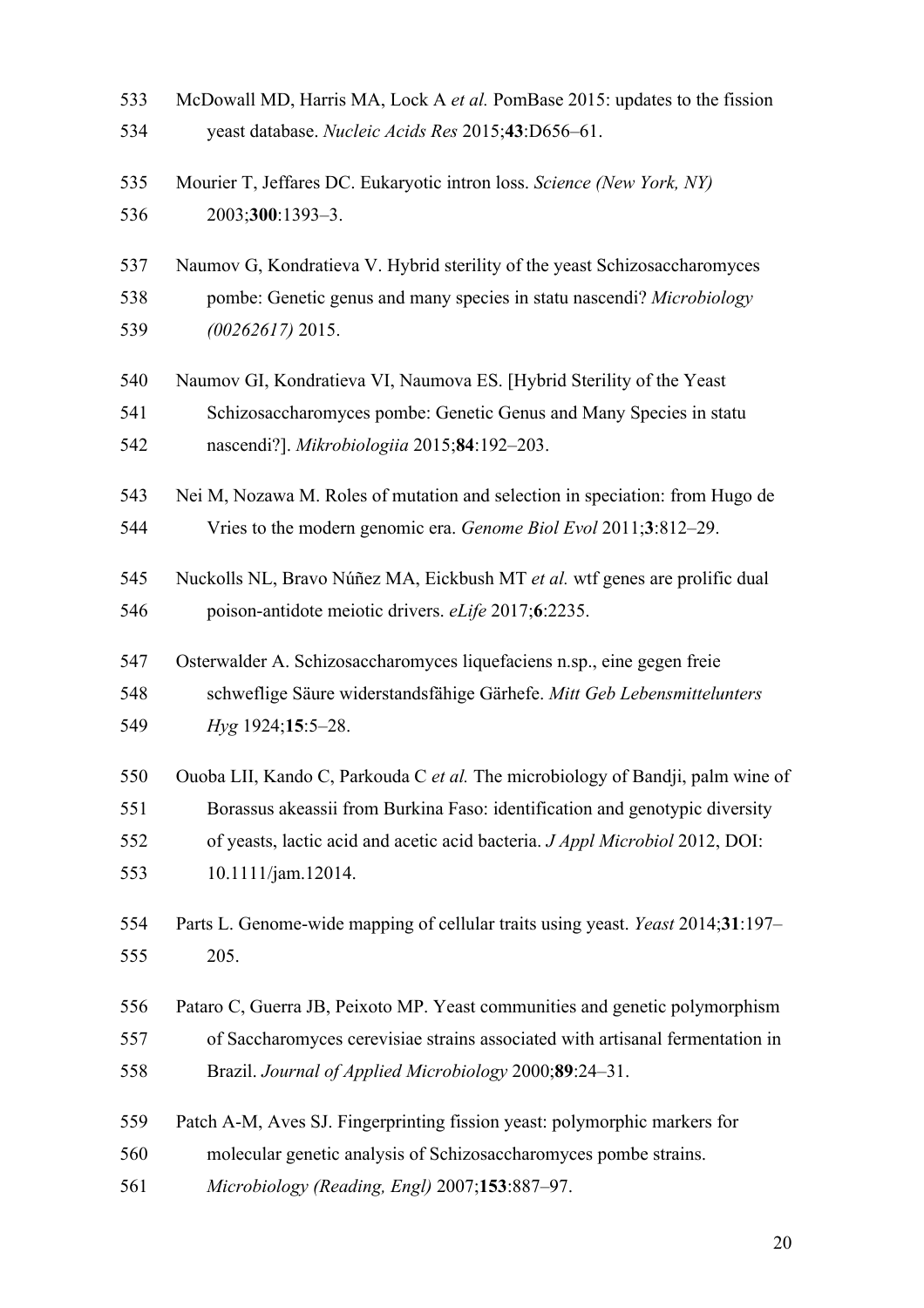| 562 | Peter J, Schacherer J. Population genomics of yeasts: towards a comprehensive    |
|-----|----------------------------------------------------------------------------------|
| 563 | view across a broad evolutionary scale. Yeast 2016;33:73-81.                     |
| 564 | Ponici L, Wimmer FL. Characterization of the yeasts (Blastomycetes) in some      |
| 565 | Fijian honeys. Acta alimentaria polonica 1986.                                   |
| 566 | Ravelomanana R, Guiraud JP, Vincent JC et al. Study of the yeast flora from the  |
| 567 | traditional cacao fermentation in Madagascar. Revue des Fermentations et des     |
| 568 | Industries Alimentaires (Belgium) 1984.                                          |
| 569 | Rhind N, Chen Z, Yassour M et al. Comparative functional genomics of the         |
| 570 | fission yeasts. Science (New York, NY) 2011;332:930-6.                           |
| 571 | Robinson HA, Pinharanda A, Bensasson D. Summer temperature can predict the       |
| 572 | distribution of wild yeast populations. Ecol Evol 2016;6:1236-50.                |
| 573 | Sanni AI, Lönner C. Identification of yeasts isolated from Nigerian traditional  |
| 574 | alcoholic beverages. Food Microbiol 1993;10:517-23.                              |
| 575 | Schacherer J, Shapiro JA, Ruderfer DM et al. Comprehensive polymorphism          |
| 576 | survey elucidates population structure of Saccharomyces cerevisiae. Nature       |
| 577 | 2009;458:342-5.                                                                  |
| 578 | Schlake T, Gutz H. Mating configurations in Schizosaccharomyces pombe strains    |
| 579 | of different geographical origins. Curr Genet 1993.                              |
| 580 | Schwan RF, Wheals AE. The microbiology of cocoa fermentation and its role in     |
| 581 | chocolate quality. Crit Rev Food Sci Nutr 2004;44:205-21.                        |
| 582 | Seike T, Nakamura T, Shimoda C. Molecular coevolution of a sex pheromone and     |
| 583 | its receptor triggers reproductive isolation in Schizosaccharomyces pombe.       |
| 584 | Proc Natl Acad Sci USA 2015;112:4405-10.                                         |
| 585 | Silv CF, Schwan RF, Sousa Dias ES et al. Microbial diversity during maturation   |
| 586 | and natural processing of coffee cherries of Coffea arabica in Brazil. Int J     |
| 587 | Food Microbiol 2000;60:251-60.                                                   |
| 588 | Sipiczki M, Kucsera J, Ulaszewski S et al. Hybridization Studies by Crossing and |
| 589 | Protoplast Fusion Within the Genus Schizosaccharomyces Lindner. J Gen            |
| 590 | Microbiol 1982;128:1989-2000.                                                    |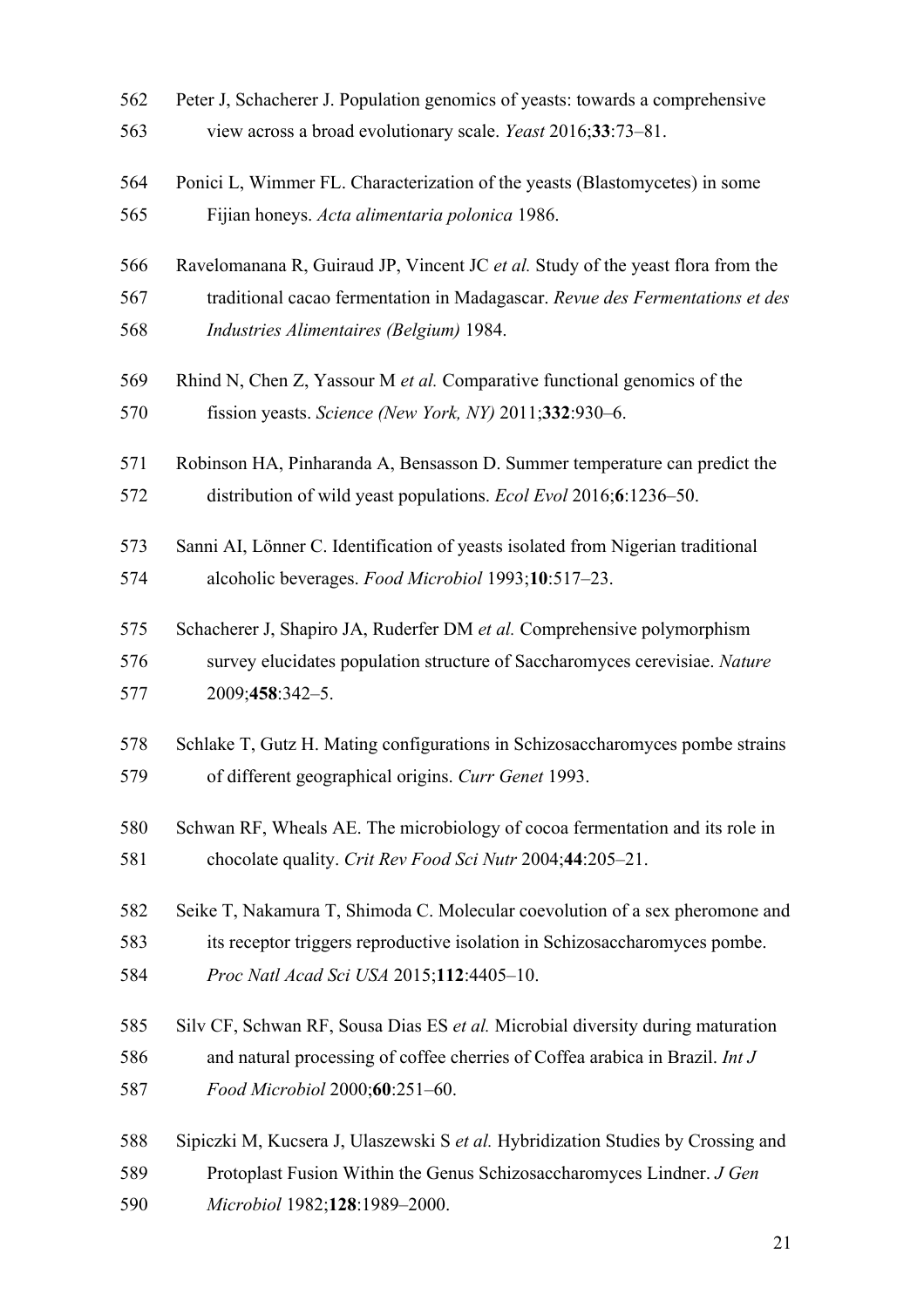| 591 | Sreeramulu G, Zhu Y, Knol W. Kombucha fermentation and its antimicrobial        |
|-----|---------------------------------------------------------------------------------|
| 592 | activity. J Agric Food Chem 2000;48:2589-94.                                    |
| 593 | Swinnen S, Thevelein JM, Nevoigt E. Genetic mapping of quantitative phenotypic  |
| 594 | traits in Saccharomyces cerevisiae. Fems Yeast Res 2012;12:215-27.              |
| 595 | Tajima F. Statistical method for testing the neutral mutation hypothesis by DNA |
| 596 | polymorphism. Genetics 1989;123:585-95.                                         |
| 597 | Teoh AL, Heard G, Cox J. Yeast ecology of Kombucha fermentation. Int J Food     |
| 598 | Microbiol 2004;95:119-26.                                                       |
| 599 | Teresa Avelar A, Perfeito L, Gordo I et al. Genome architecture is a selectable |
| 600 | trait that can be maintained by antagonistic pleiotropy. Nat Commun             |
| 601 | 2013;4:2235.                                                                    |
| 602 | Theivendirarajah K, Chrystopher RK. Microflora and microbial activity in        |
| 603 | palmyrah (Borassus flabellifer) palm wine in Sri Lanka. Mircen Journal          |
| 604 | $1987;3:23-31.$                                                                 |
| 605 | Vaughan Martini A. Evaluation of phylogenetic relationships among fission yeast |
| 606 | by nDNA/nDNA reassociation and conventional taxonomic criteria. Yeast           |
| 607 | 1991;7:73-8.                                                                    |
| 608 | Vorderman AG. Analecta Op Bromatologisch Gebied: I II. Geneeskundig             |
| 609 | Tijdschrift voor Nederlandsch-Indië, 1894:343-97.                               |
| 610 | Wood V, Gwilliam R, Rajandream M-A et al. The genome sequence of                |
| 611 | Schizosaccharomyces pombe. Nature 2002;415:871-80.                              |
| 612 | Wu Q, Xu Y, Chen L. Diversity of yeast species during fermentative process      |
| 613 | contributing to Chinese Maotai-flavour liquor making. Letters in Applied        |
| 614 | Microbiology 2012;55:301-7.                                                     |
| 615 | Zanders SE, Eickbush MT, Yu JS et al. Genome rearrangements and pervasive       |
| 616 | meiotic drive cause hybrid infertility in fission yeast. eLife                  |
| 617 | 2014;2014:e02630.                                                               |
| 618 | Zhu YO, Siegal ML, Hall DW et al. Precise estimates of mutation rate and        |
| 619 | spectrum in yeast. Proc Natl Acad Sci USA 2014;111:E2310-8.                     |